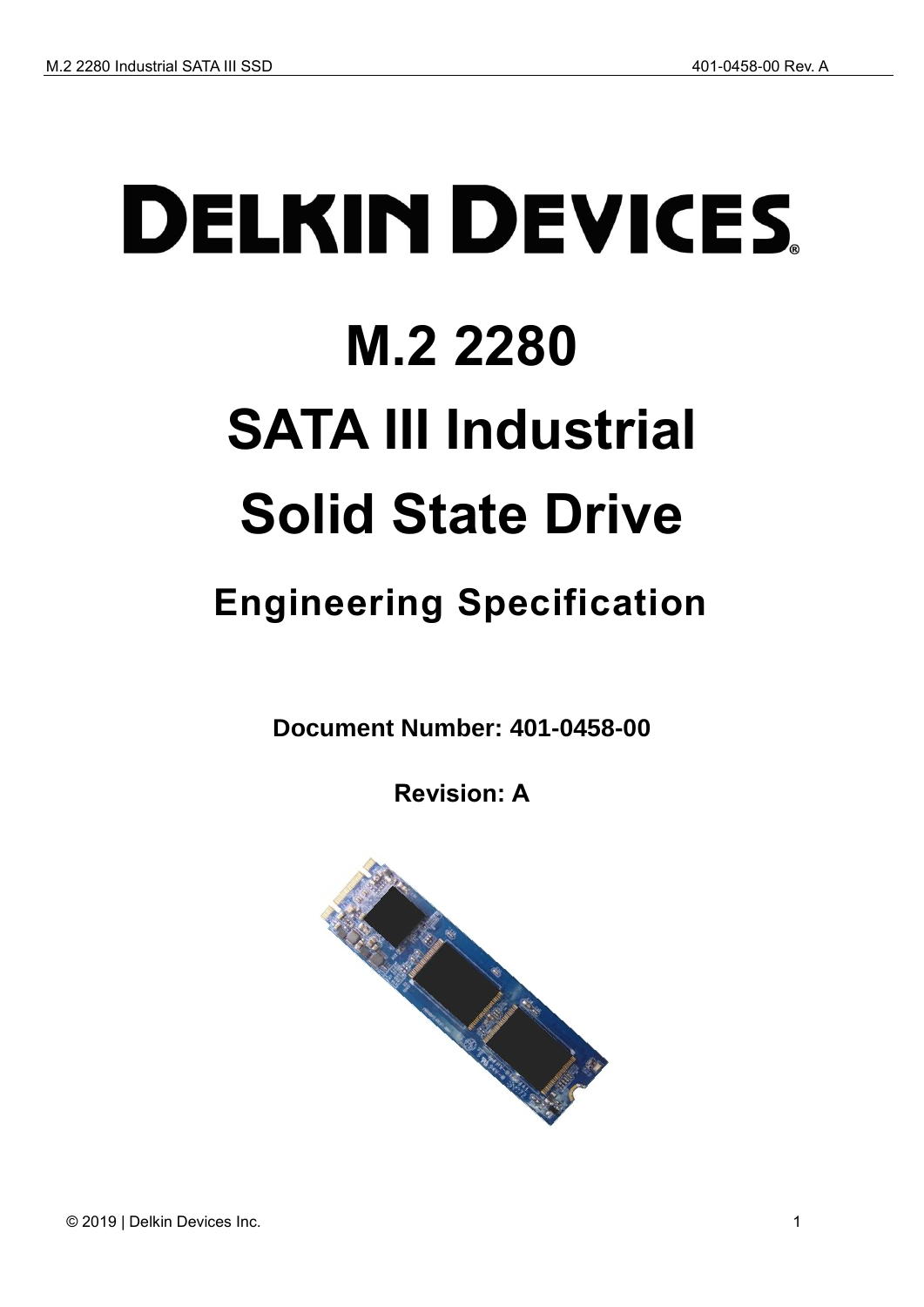## **Product Overview**

| <b>Capacity</b> |  |
|-----------------|--|
|                 |  |

- 32GB up to 1TB
- ⚫ **SATA Interface**
	- SATA Revision 3.2
	- SATA 1.5Gbps, 3Gbps, and 6Gbps interface
- ⚫ **Flash Interface**
	- Flash type: 3D TLC
- ⚫ **Performance**
	- Read: up to 550 MB/s
	- Write: up to 500 MB/s
- ⚫ **Power ConsumptionNote1**
	- Active mode: < 1,620 mW
	- $I$ dle mode: < 325 mW
- ⚫ **TBW (Terabytes Written) Note2**
	- 835 TBW for 1TB
- ⚫ **MTBF**
	- More than 2,000,000 hours
- ⚫ **Features**
	- Static and Dynamic Wear Leveling
	- Bad Block Management
	- TRIM
	- N<sub>CO</sub>
	- SMART
	- Over-Provisioning
	- Firmware Update Capability
- ⚫ **Low Power Management**
	- DIPM/HIPM Mode
	- DEVSLP Mode (Optional)
- ⚫ **Temperature Range**
	- Operation: -40°C ~ 85°C
	- Storage:  $-40^{\circ}$ C ~ 85 $^{\circ}$ C
- ⚫ **RoHS compliant**

#### **Notes:**

- 1. Please see ["4.2](#page-13-0) [Power Consumption"](#page-13-0) for details.
- 2. Please see "TBW (Terabytes Written)" in Chapter [2"](#page-9-0) for details.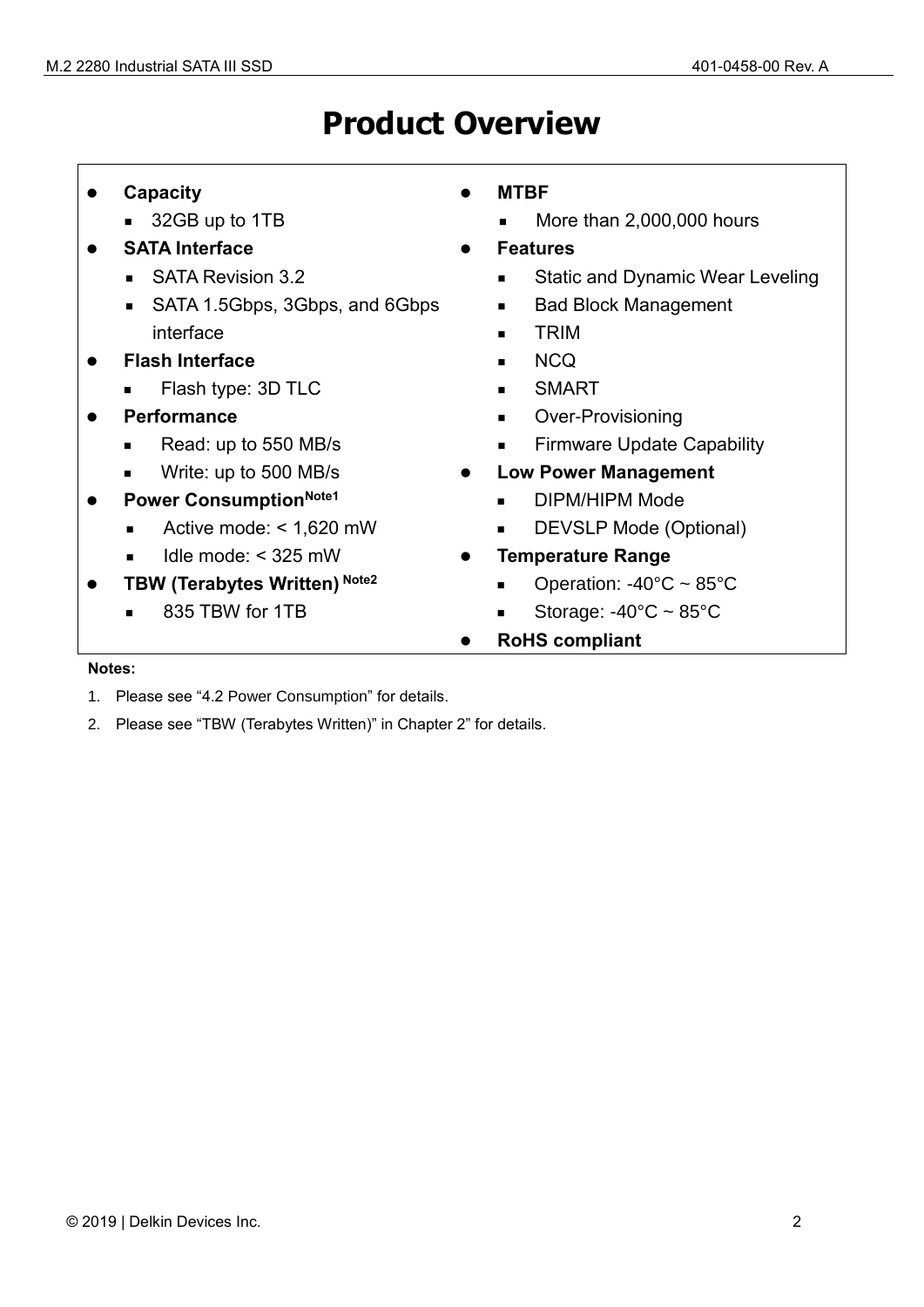## **TABLE OF CONTENTS**

| 1. |                                                |
|----|------------------------------------------------|
|    | 1.1.                                           |
|    | 1.2.                                           |
|    | 1.3.2.<br>1.3.3.<br>1.3.4.<br>1.3.5.<br>1.3.6. |
|    |                                                |
|    |                                                |
|    |                                                |
|    | 1.6.2.                                         |
|    | 1.7.1.<br>1.7.2.                               |
|    |                                                |
| 2. |                                                |
| 3. |                                                |
|    | 3.1.1.                                         |
|    | 3.2.                                           |
|    | 3.3.                                           |
| 4. |                                                |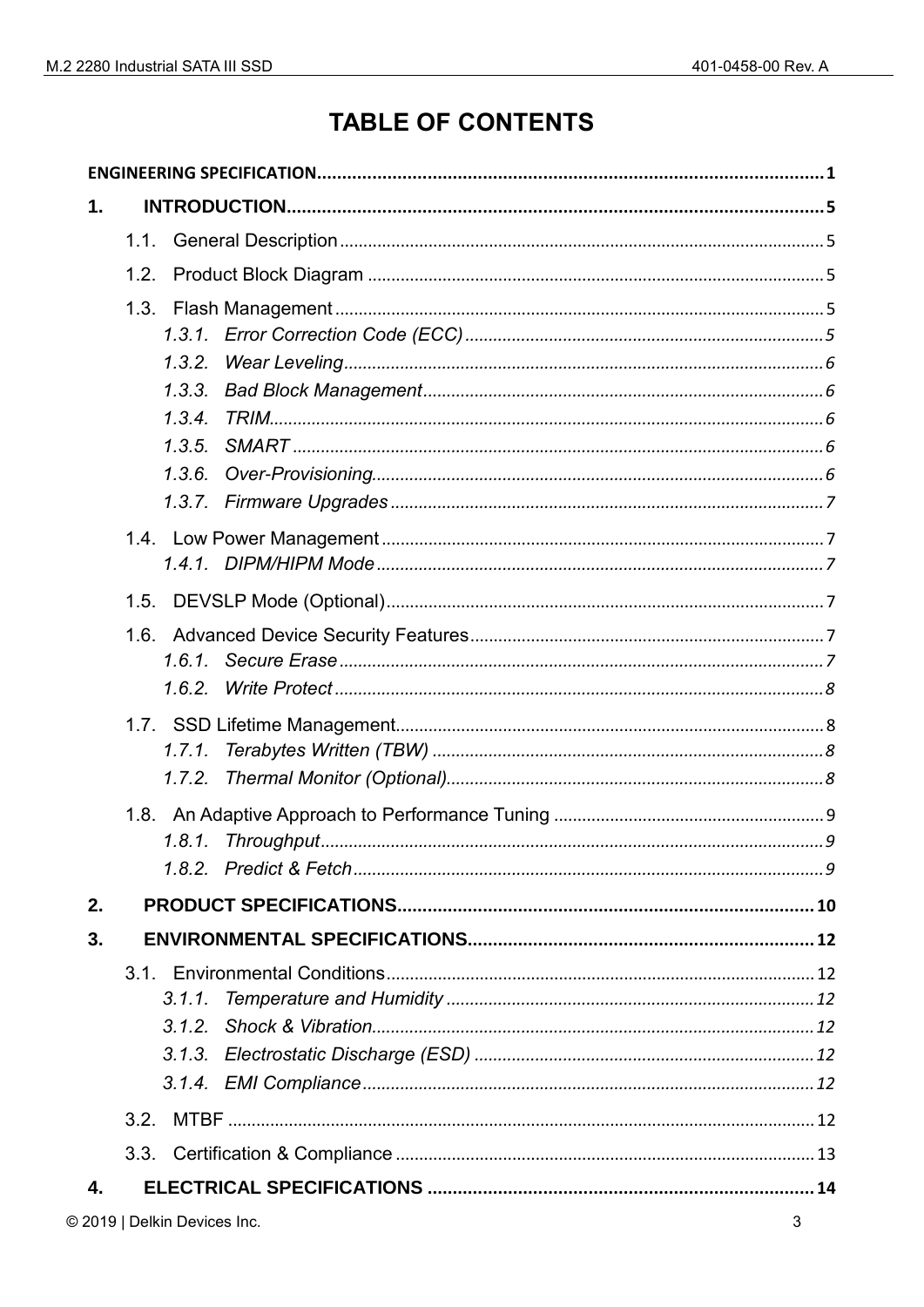| 5. |  |  |
|----|--|--|
|    |  |  |
|    |  |  |
| 6. |  |  |
|    |  |  |
|    |  |  |

## **LIST OF FIGURES**

## **LIST OF TABLES**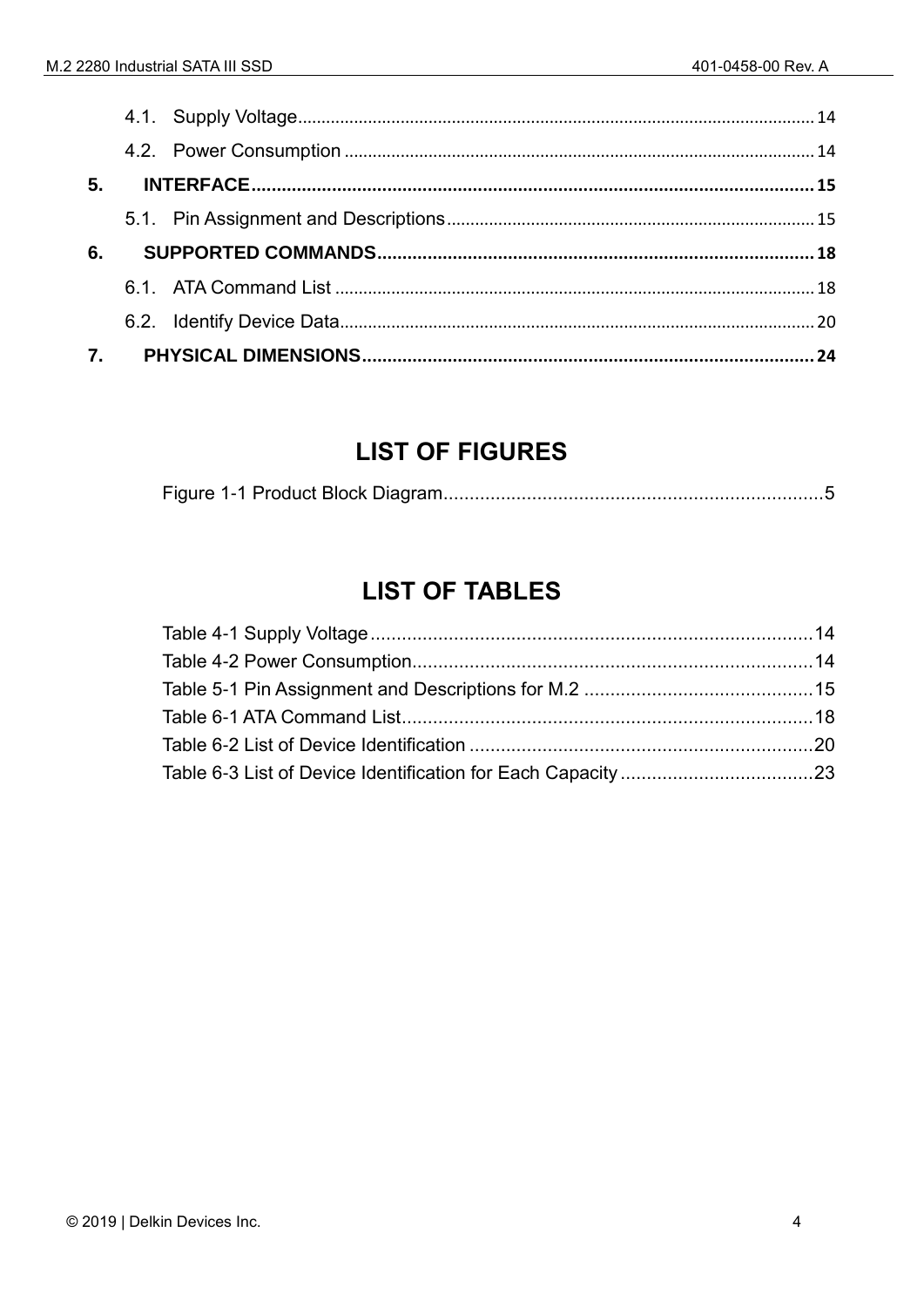## <span id="page-4-0"></span>**1. INTRODUCTION**

## <span id="page-4-1"></span>**1.1. General Description**

Delkin Devices' M.2 2280 Industrial 3D TLC Solid State Drive (SSD) delivers all the advantages of flash disk technology with the performance of the Serial ATA III interface and is fully compliant with the standard Next Generation Form Factor (NGFF) or M.2. Delkin's SSD draws significantly less power compared to traditional hard drives and is ideal for embedded applications. The drive is available in capacities from 32GB to 1TB and can reach speeds up to 550 MB/s read and 500MB/s write (measured by Crystal DiskMark v5.0).

## <span id="page-4-2"></span>**1.2. Product Block Diagram**



Front Side

Back Side

## **Figure 1-1 Product Block Diagram**

## <span id="page-4-5"></span><span id="page-4-3"></span>**1.3. Flash Management**

## <span id="page-4-4"></span>**1.3.1. Error Correction Code (ECC)**

Flash memory cells will deteriorate with use, which might generate random bit errors in the stored data. Thus, Delkin's M.2 2280 SSD utilizes a sophisticated LDPC (Low Density Parity Check) ECC algorithm, which can detect and correct errors occur during read process, ensure data been read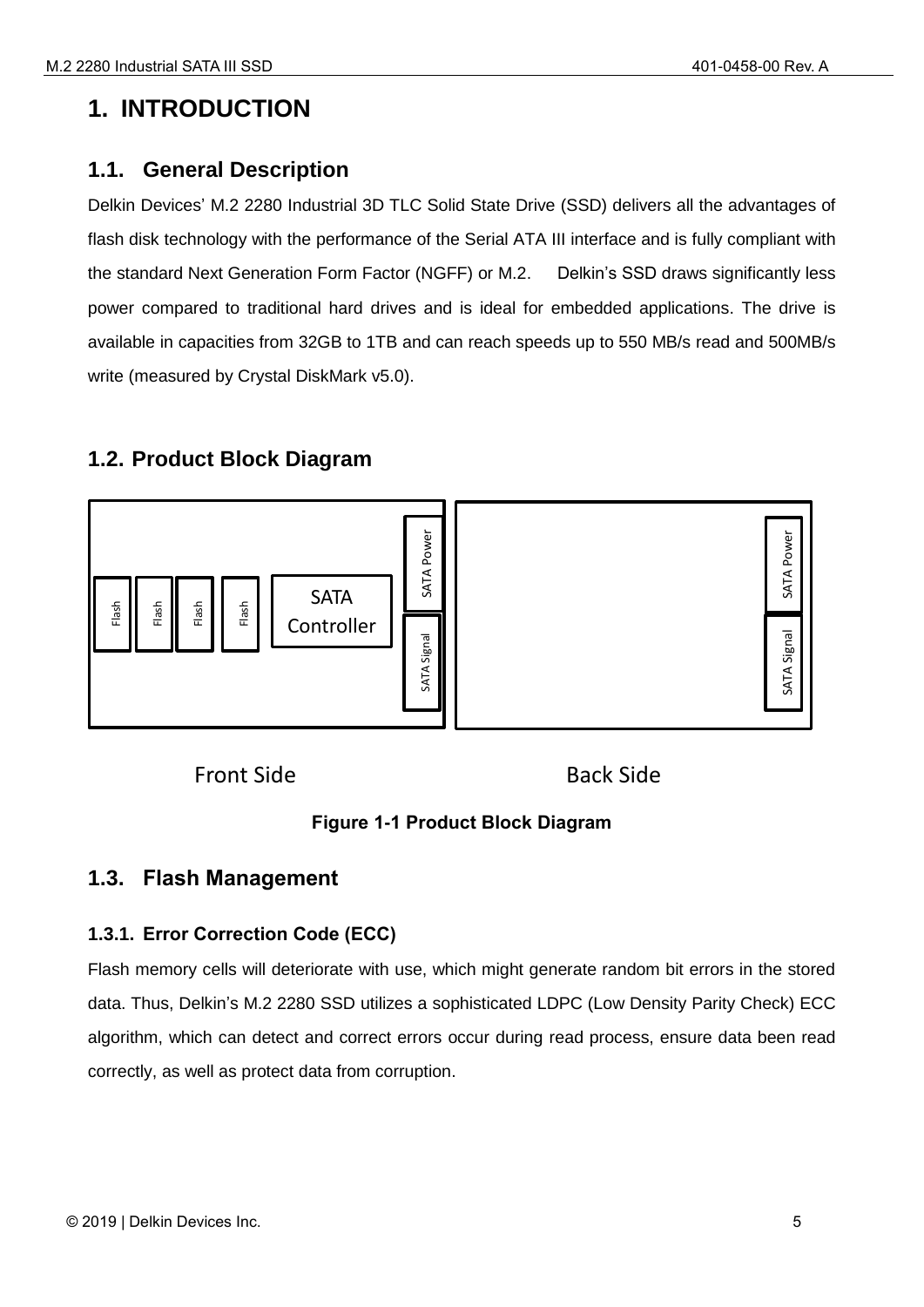#### <span id="page-5-0"></span>**1.3.2. Wear Leveling**

NAND flash devices can only undergo a limited number of program/erase cycles, and in most cases, the flash media are not used evenly. If some areas are updated more frequently than others, the lifetime of the device would be reduced significantly. Thus, Wear Leveling is applied to extend the lifespan of NAND flash by evenly distributing write and erase cycles across the media.

Delkin utilizes advanced Wear Leveling algorithms, which can efficiently distribute flash usage through the whole flash media area. Moreover, by implementing both dynamic and static Wear Leveling algorithms, the life expectancy of the NAND flash is greatly improved.

#### <span id="page-5-1"></span>**1.3.3. Bad Block Management**

Bad blocks are blocks that include one or more invalid bits, and their reliability is not guaranteed. Blocks that are identified and marked as bad by the manufacturer are referred to as "Initial Bad Blocks". Bad blocks that are developed during usage of the flash are named "Later Bad Blocks". Delkin implements an efficient bad block management algorithm to detect the factory-produced bad blocks and manages any bad blocks that appear with use. This practice further prevents data being stored into bad blocks and improves data reliability.

#### <span id="page-5-2"></span>**1.3.4. TRIM**

TRIM is a feature which helps improve the read/write performance and speed of solid-state drives (SSD). Unlike hard disk drives (HDD), SSDs are not able to overwrite existing data, so the available space gradually becomes smaller with each use. With the TRIM command, the operating system can inform the SSD which blocks of data are no longer in use and can be removed permanently. Thus, the SSD will perform an erase action, which prevents unused data from occupying blocks.

#### <span id="page-5-3"></span>**1.3.5. SMART**

SMART, an acronym for Self-Monitoring, Analysis and Reporting Technology, is an open standard that allows a drive to automatically detect its health and report potential failures. When a failure is recorded by SMART, users can choose to replace the drive to prevent unexpected outage or data loss. Moreover, SMART can inform users of impending failures while there is still time to perform proactive actions, such as copy data to another device.

#### <span id="page-5-4"></span>**1.3.6. Over-Provisioning**

© 2019 | Delkin Devices Inc. 6 Over Provisioning refers to the inclusion of extra NAND capacity in a SSD, which is not visible or usable by users. With Over Provisioning, the performance and IOPS (Input/Output Operations per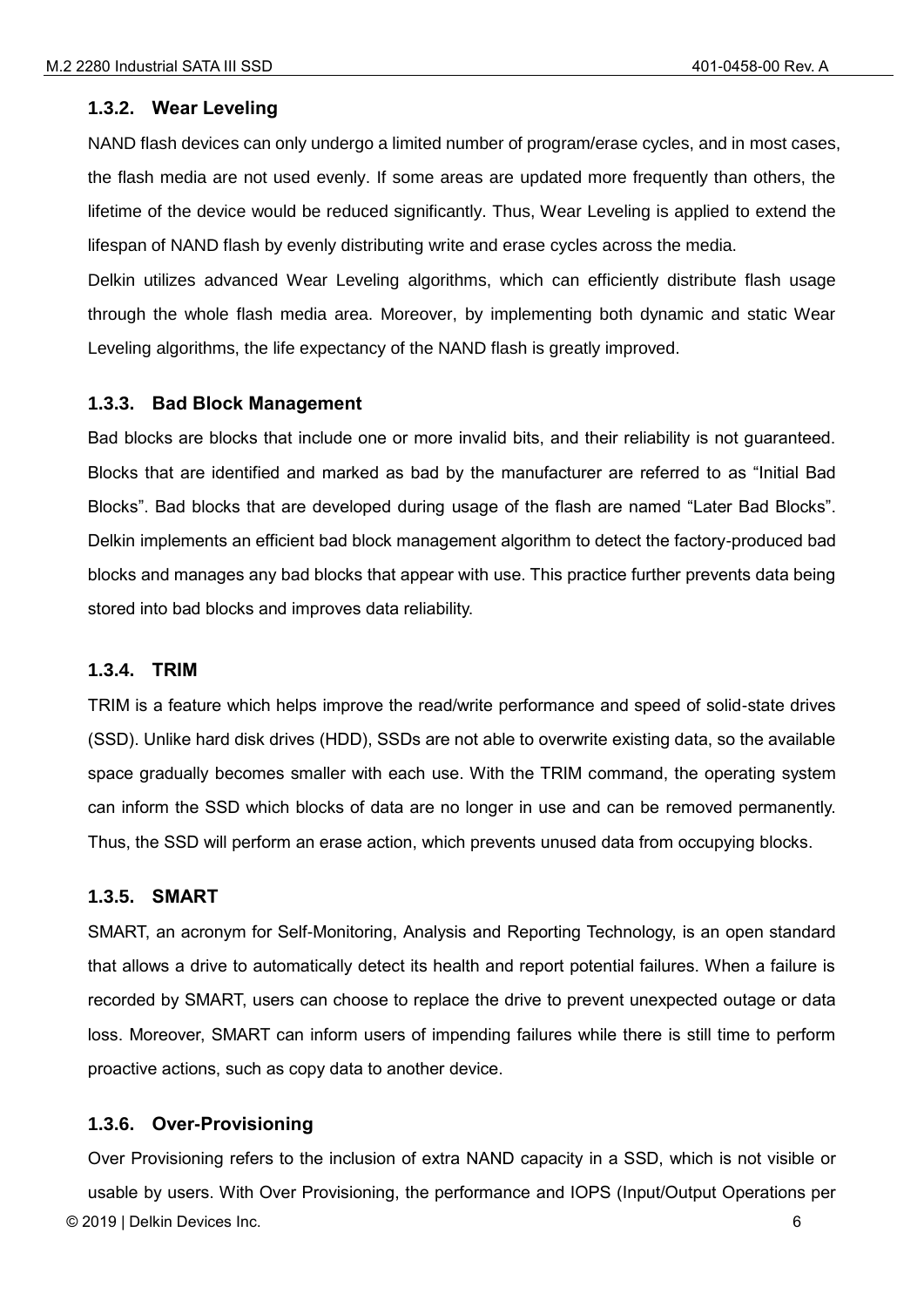Second) are improved by providing the controller additional space to manage P/E cycles, which enhances the reliability and endurance as well. Moreover, the write amplification of the SSD becomes lower when the controller writes data to the flash.

#### <span id="page-6-0"></span>**1.3.7. Firmware Upgrades**

Firmware can be considered as a set of instructions on how the device communicates with the host. Firmware can be upgraded when new features are added, compatibility issues are fixed, or read/write performance gets improved, as controlled by the user. It is possible to update firmware in the field, however, there are important factors to consider before attempting a firmware upgrade. Contact Delkin technical support for more information.

## <span id="page-6-1"></span>**1.4. Low Power Management**

#### <span id="page-6-2"></span>**1.4.1. DIPM/HIPM Mode**

SATA interfaces contain two low power management states for power saving: Partial and Slumber modes. In Partial mode, the device must resume full operation within 10 microseconds, whereas in Slumber mode, the device has 10 milliseconds to become fully operational. SATA interfaces allow low power modes to be initiated by Host (HIPM, Host Initiated Power Management) or Device (DIPM, Device Initiated Power Management). As for HIPM, Partial or Slumber mode can be invoked directly by the software. For DIPM, the device will send requests to enter Partial or Slumber mode.

## <span id="page-6-3"></span>**1.5. DEVSLP Mode (Optional)**

With the increasing need of aggressive power/battery life, SATA interfaces include a new feature, Device Sleep (DEVSLP) mode, which helps further reduce the power consumption of the device. DEVSLP enables the device to completely power down the device PHY and other sub-systems, making the device reach a new level of lower power operation. The DEVSLP does not specify the exact power level a device can achieve in the DEVSLP mode, but the power usage can be dropped down to 5mW or less..

## <span id="page-6-4"></span>**1.6. Advanced Device Security Features**

#### <span id="page-6-5"></span>**1.6.1. Secure Erase**

© 2019 | Delkin Devices Inc. 7 Secure Erase is a standard ATA command and will write "0xFF" to all cells, to fully wipe all the data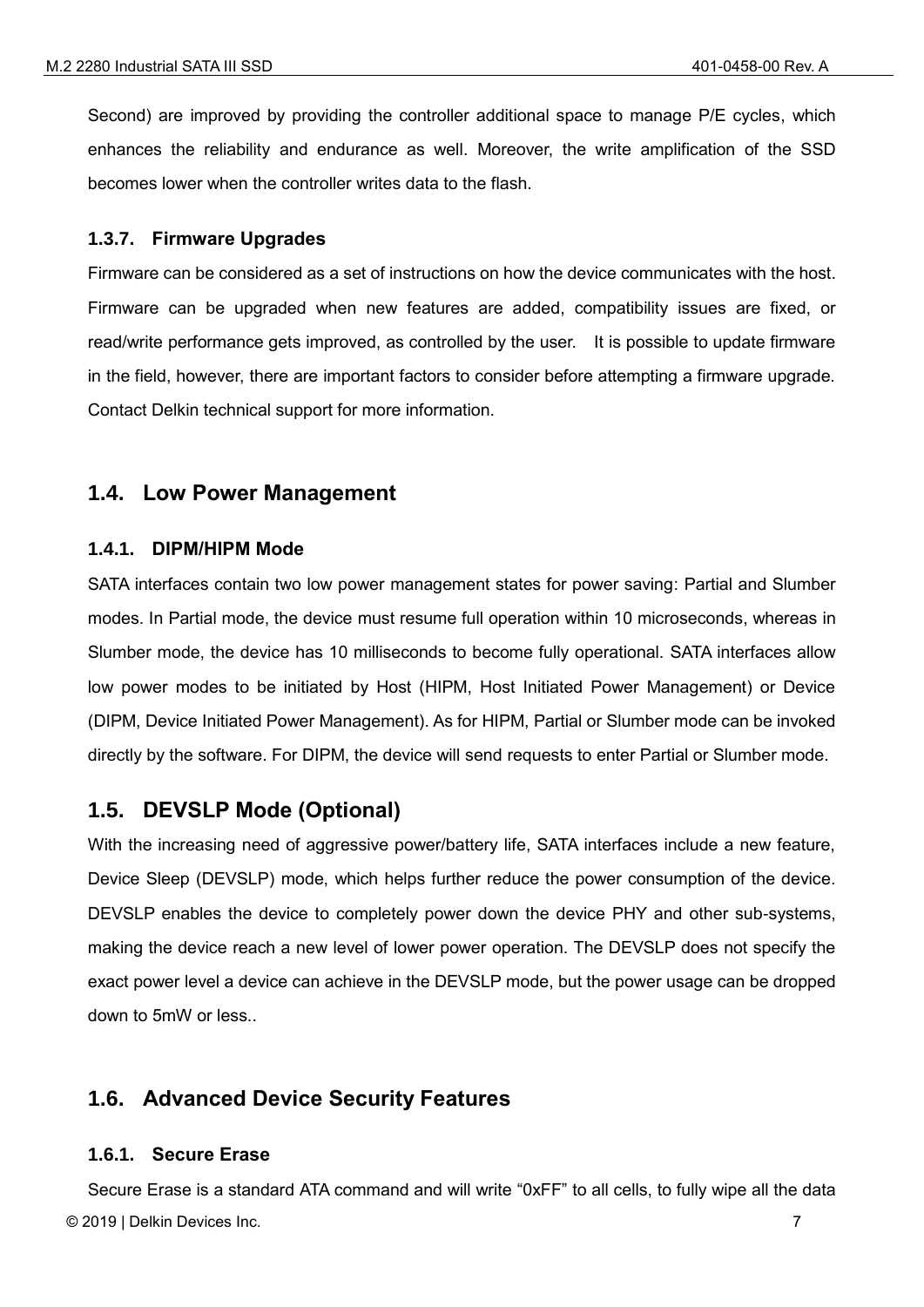on hard drives and SSDs. When this command is issued, the SSD controller will erase its storage blocks and return to its factory default settings.

#### <span id="page-7-0"></span>**1.6.2. Write Protect**

When a SSD contains too many bad blocks and data is continuously written in, then the SSD may no longer be usable. Thus, Write Protect is a mechanism to prevent data from being written in and protect the accuracy of data that are already stored in the SSD.

## <span id="page-7-1"></span>**1.7. SSD Lifetime Management**

#### <span id="page-7-2"></span>**1.7.1. Terabytes Written (TBW)**

TBW (Terabytes Written) is a measurement of SSDs' expected lifespan, which represents the amount of data written to the device. To calculate the TBW of a SSD, the following equation is applied:

#### *TBW = [(NAND Endurance) x (SSD Capacity) x (WLE)] / WAF*

NAND Endurance: NAND endurance refers to the P/E (Program/Erase) cycle rating of NAND flash, per the manufacturer's specification.

SSD Capacity: The SSD capacity is the specific capacity in total of a SSD.

- WLE: Wear Leveling Efficiency (WLE) represents the ratio of the average amount of erases on all the blocks to the erases on any block at maximum.
- WAF: Write Amplification Factor (WAF) is a numerical value representing the ratio between the amount of data that a SSD controller writes to the flash and the amount of data that the host's flash controller writes. A better WAF, which is near 1, guarantees better endurance and lower frequency of data written to flash memory.

#### <span id="page-7-3"></span>**1.7.2. Thermal Monitor (Optional)**

Thermal monitors are devices for measuring temperature, and can be found in SSDs in order to issue warnings when SSDs go beyond a certain temperature. The higher temperature the thermal monitor detects, the more power the SSD consumes, causing the SSD to age quickly. Hence, the processing speed of a SSD should be under control to prevent temperature from exceeding a certain range.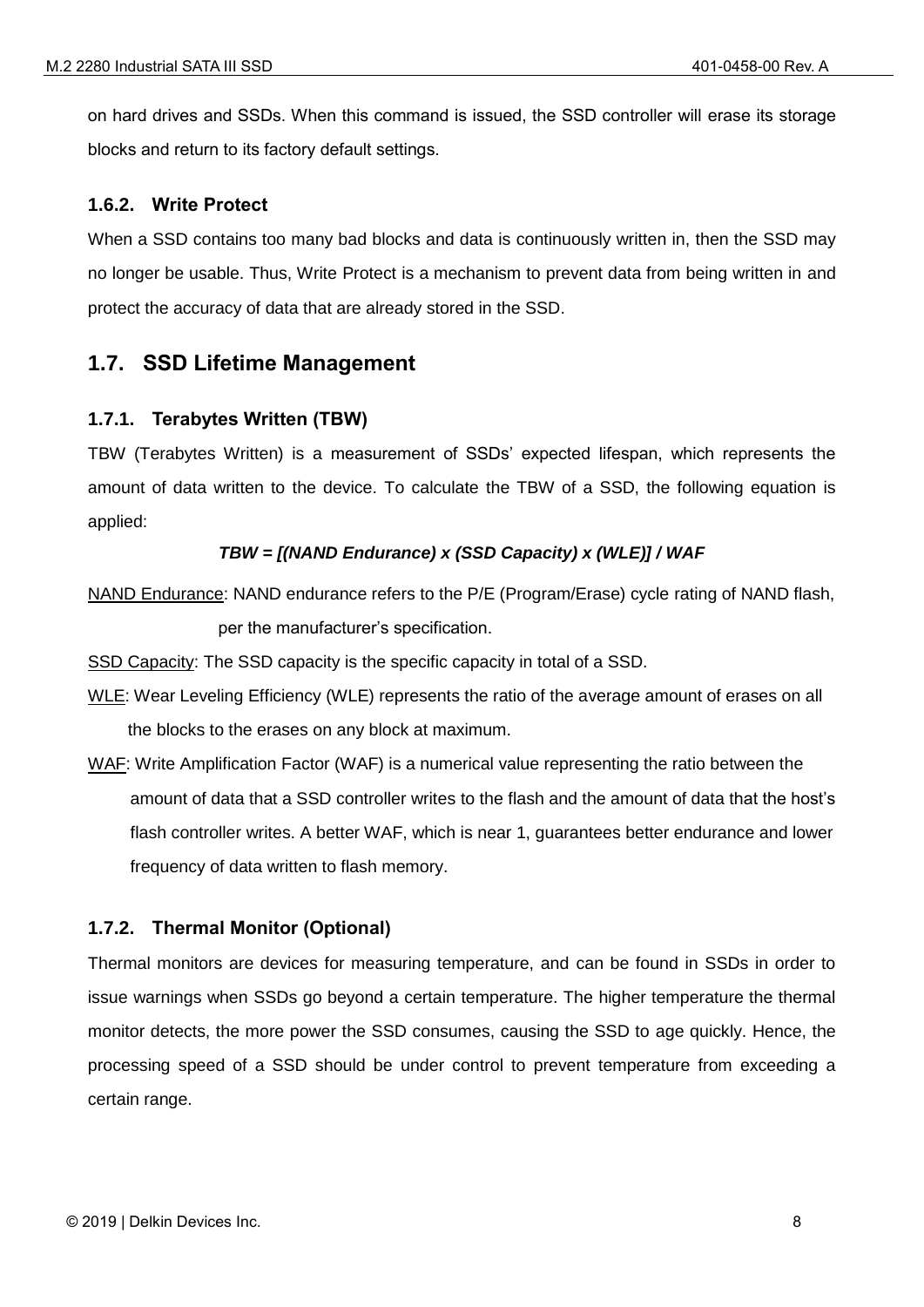## <span id="page-8-0"></span>**1.8. An Adaptive Approach to Performance Tuning**

#### <span id="page-8-1"></span>**1.8.1. Throughput**

Based on the available space of the disk, Delkin SSD controller will regulate the read/write speed and manage the throughput performance. When significant free space remains, the firmware will continuously perform read/write activity. At this stage, there is still no need to implement garbage collection to allocate and release memory, which will accelerate read/write processing to improve the performance. However, when free space is used up, the controller will slow down the read/write processing, and implement garbage collection to release memory blocks. Hence, read/write performance will become slower.

#### <span id="page-8-2"></span>**1.8.2. Predict & Fetch**

Normally, when the host tries to read data from the SSD, the SSD will only perform one read action after receiving one command. However, Delkin's controller applies *Predict & Fetch* to improve the read speed. When the host issues sequential read commands to the SSD, the SSD will automatically expect that the following will also be read commands. Thus, before receiving the next command, flash has already prepared the data. Accordingly, this accelerates the data processing time, and the host does not need to wait as long to receive data.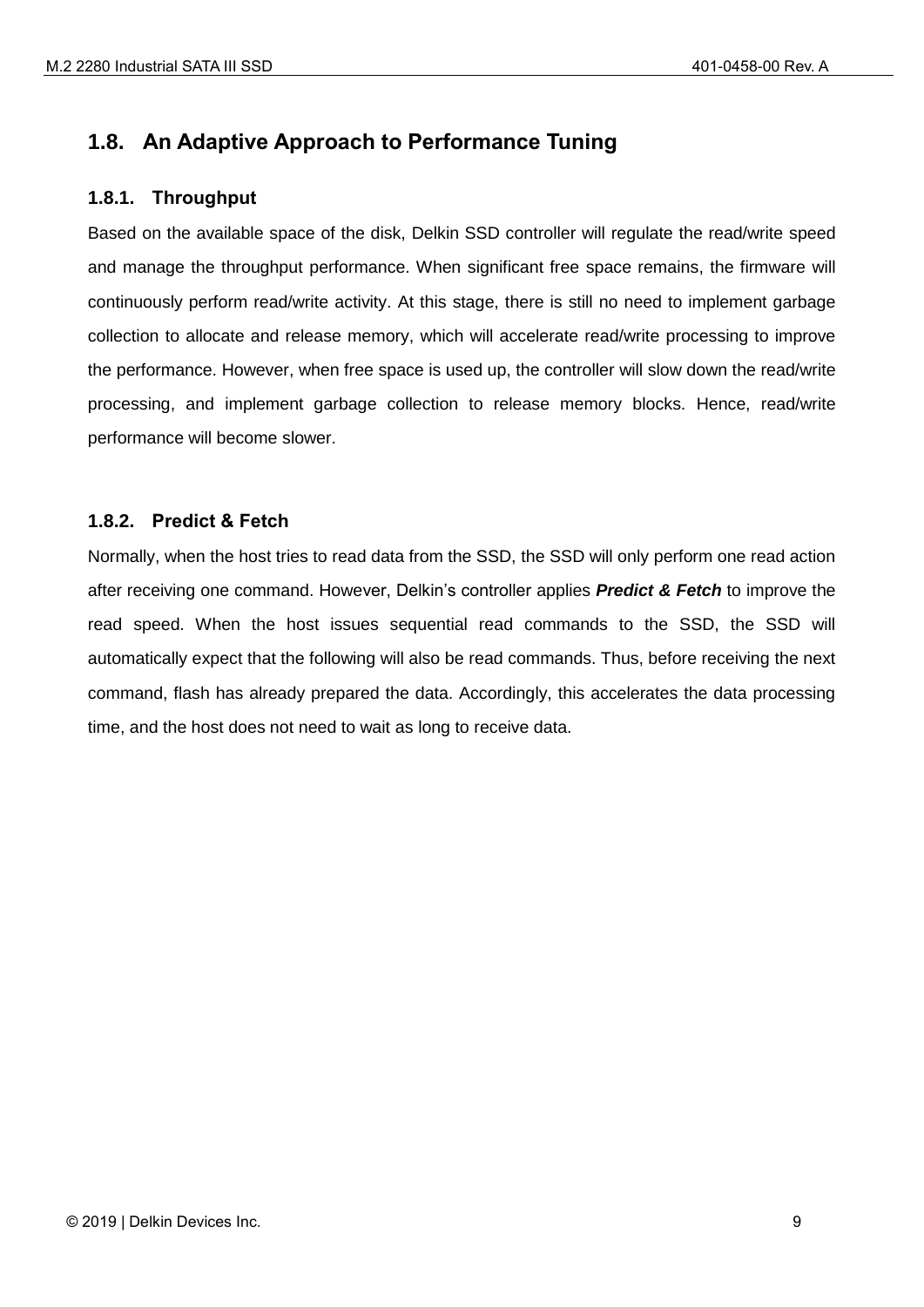## <span id="page-9-0"></span>**2. PRODUCT SPECIFICATIONS**

- ⚫ **Capacity**
	- From 32GB up to 1TB

## ⚫ **Electrical/Physical Interface**

- SATA Interface
	- ◆ Compliant with SATA Revision 3.2
	- Compatible with SATA 1.5Gbps, 3Gbps and 6Gbps interface
	- Supports power management
	- Supports expanded register for SATA protocol 48 bit addressing mode

## ⚫ **ECC Scheme**

LDPC (Low Density Parity Check) ECC Algorithm

## ⚫ **Supports SMART and TRIM commands**

## ⚫ **Performance**

|          | <b>Sequential Performance</b> |              |  |  |
|----------|-------------------------------|--------------|--|--|
| Capacity | <b>CrystalDiskMark</b>        |              |  |  |
|          | Read (MB/s)                   | Write (MB/s) |  |  |
| 32GB     | 300                           | 125          |  |  |
| 64GB     | 550                           | 255          |  |  |
| 128GB    | 550                           | 450          |  |  |
| 256GB    | 550                           | 490          |  |  |
| 512GB    | 550                           | 490          |  |  |
| 1TR      | 550                           | 500          |  |  |

Notes:

- 1. Performance measured with CrystalDiskMark v5.0 x 64 with SATA 6Gbps host.
- 2. Performance may vary with host platform.
- 3. Table above is for reference only.

© 2019 | Delkin Devices Inc. 10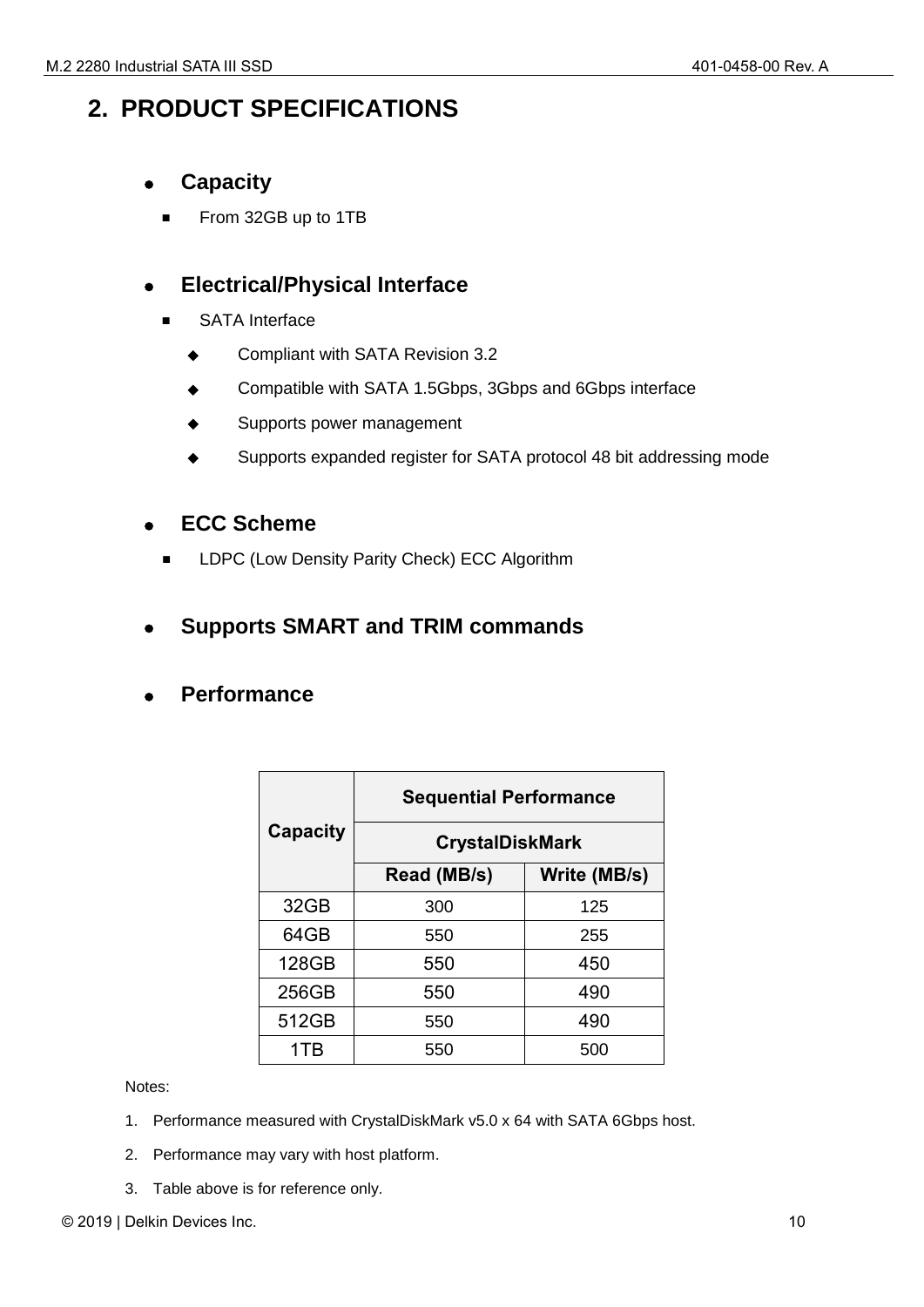## ⚫ **Endurance - TBW (Terabytes Written)**

| <b>Capacity</b> | TBW |
|-----------------|-----|
| 32GB            | 17  |
| 64GB            | 42  |
| 128GB           | 75  |
| 256GB           | 180 |
| 512GB           | 425 |
| 1TB             | 835 |

#### **NOTES:**

1. Many factors affect drive endurance / TBW, including flash configuration, SDR configuration, host platform, usage model, write amplification factor, etc. The figures above are estimates and are not guarantees. The test followed JEDEC219A client endurance workload

## ⚫ **Part Numbers**

## **M.2 2280 Industrial TLC SSD Industrial Temperature (-40 to 85°C)**

| <b>Capacity</b> | <b>Part Number</b> |
|-----------------|--------------------|
| 32GB            | MB32FQQFZ-80000-2  |
| 64GB            | MB64FQQFZ-80000-2  |
| 128GB           | MB1HFQQFZ-80000-2  |
| 256GB           | MB2HFQXFZ-80000-2  |
| 512GB           | MB5HFQXFZ-80000-2  |
| 1TR             | MB1TFRAFZ-80000-2  |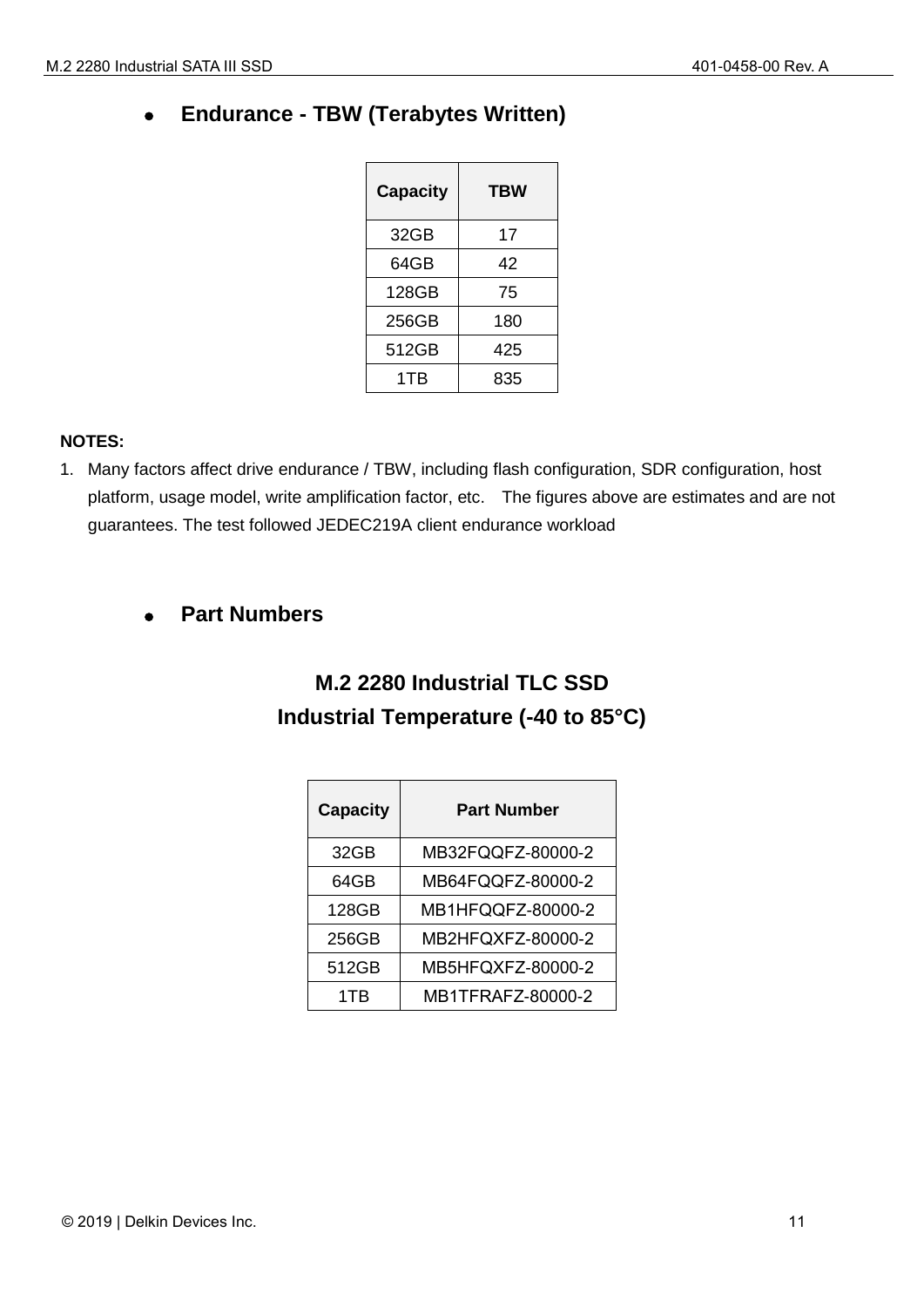## <span id="page-11-0"></span>**3. ENVIRONMENTAL SPECIFICATIONS**

## <span id="page-11-1"></span>**3.1. Environmental Conditions**

## <span id="page-11-2"></span>**3.1.1. Temperature and Humidity**

- ⚫ Temperature:
	- Storage: -40°C to 85°C
	- Operational: -40°C to 85°C
- Humidity:
	- RH 95% under 55°C (operational)

## <span id="page-11-3"></span>**3.1.2. Shock & Vibration**

- ⚫ Shock Specification
	- ◆ 1500G, 0.5ms duration
- ⚫ Vibration Specification
	- ◆ 20Hz ~80Hz/1.52mm displacement, 80Hz~2000Hz / 20G Acceleration, 3 axes

## <span id="page-11-4"></span>**3.1.3. Electrostatic Discharge (ESD)**

⚫ +/- 4KV

## <span id="page-11-5"></span>**3.1.4. EMI Compliance**

- ⚫ FCC: CISPR22
- CE: EN55022
- ⚫ BSMI 13438

## <span id="page-11-6"></span>**3.2. MTBF**

MTBF, an acronym for Mean Time Between Failures, is a measure of a device's reliability. Its value represents the average time between a repair and the next failure. The measure is typically in units of hours. The higher the MTBF value, the higher the reliability of the device. The predicted result of Delkin's M.2 SSD is more than 2,000,000 hours at 0°C.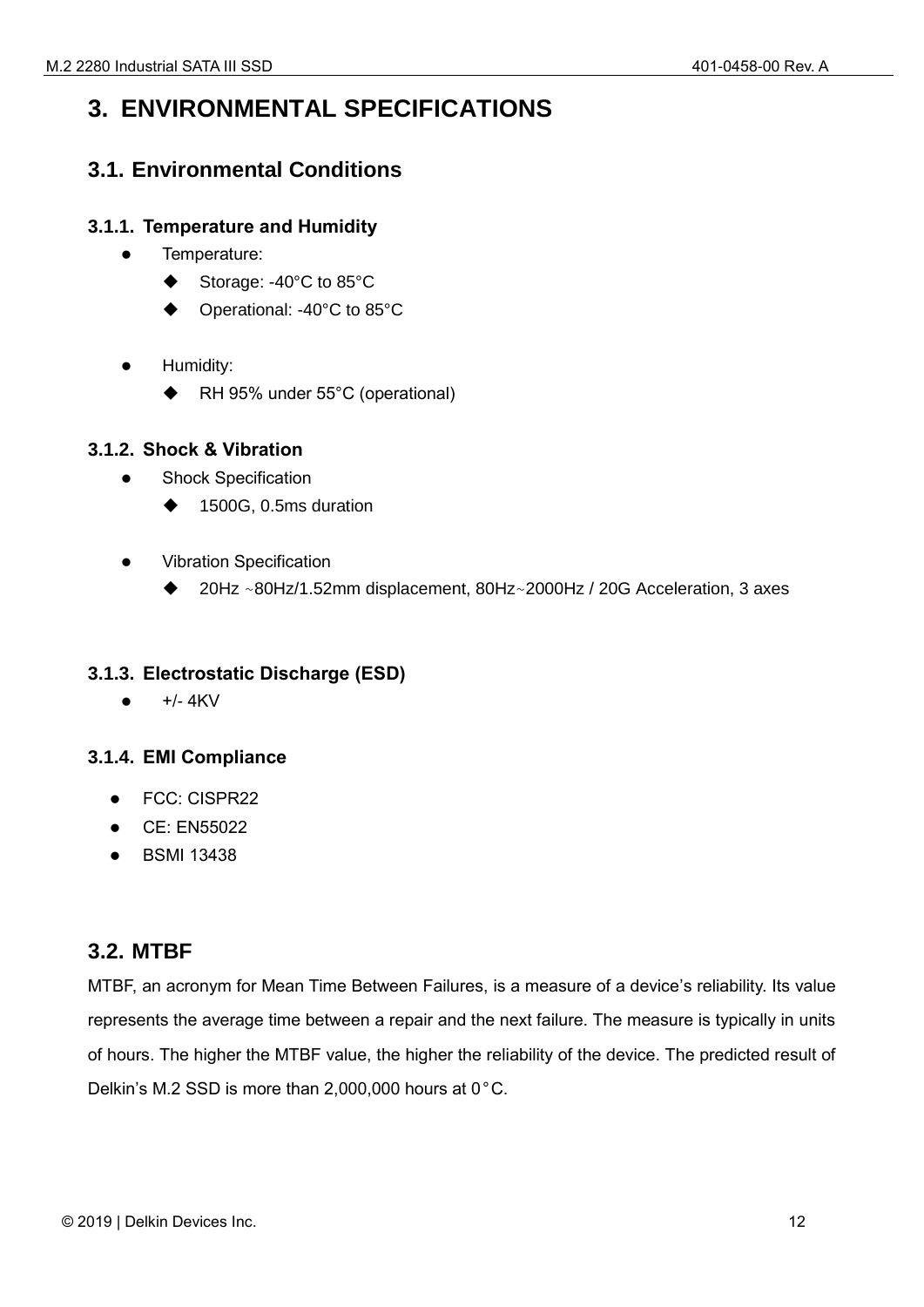## <span id="page-12-0"></span>**3.3. Certification & Compliance**

- ⚫ RoHS
- SATA III (SATA Rev. 3.0)
- ⚫ Up to ATA/ATAPI-8 (Including S.M.A.R.T)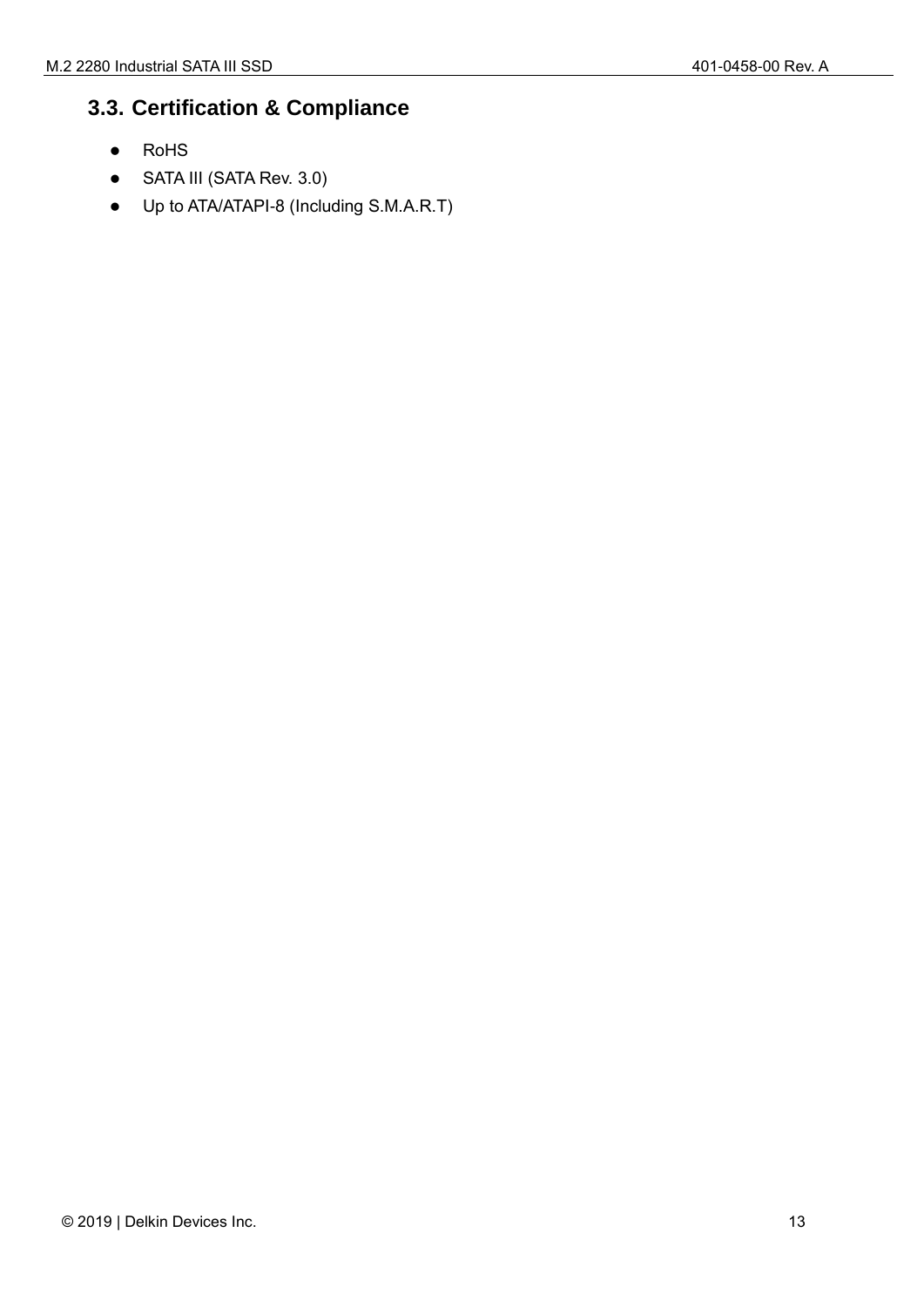## <span id="page-13-1"></span>**4. ELECTRICAL SPECIFICATIONS**

## <span id="page-13-3"></span><span id="page-13-2"></span>**4.1. Supply Voltage**

| <b>Parameter</b>         | Rating                      |
|--------------------------|-----------------------------|
| <b>Operating Voltage</b> | $3.3V \pm 5\%$ (3.14~3.46V) |
| Rise Time (Max/min)      | 100ms/0.1ms                 |
| Fall Time (Max/min)      | 5s/1ms                      |
|                          |                             |

#### **Table 4-1 Supply Voltage**

## <span id="page-13-4"></span><span id="page-13-0"></span>**4.2. Power Consumption**

## **Table 4-2 Power Consumption**

| <b>Capacity</b> | Read  | Write | <b>Partial</b> | <b>Slumber</b> | Idle |
|-----------------|-------|-------|----------------|----------------|------|
| 32GB            | 1,100 | 1,000 | 15             | 10             | 300  |
| 64GB            | 1,215 | 1,020 | 15             | 10             | 300  |
| 128GB           | 1,300 | 1,350 | 15             | 10             | 300  |
| 256GB           | 1,350 | 1,400 | 15             | 10             | 300  |
| 512GB           | 1,470 | 1,520 | 22             | 15             | 325  |
| 1TB             | 1,575 | 1,620 | 22             | 15             | 325  |

Unit: mW

#### **NOTES:**

- 1. The average value of power consumption is achieved based on 100% conversion efficiency.
- 2. The measured power voltage is 3.3V.
- 3. Sequential R/W is measured while testing 4000MB sequential R/W 5 times by CrystalDiskMark.
- 4. Power Consumption may differ according to flash configuration, SDR configuration, and host platform.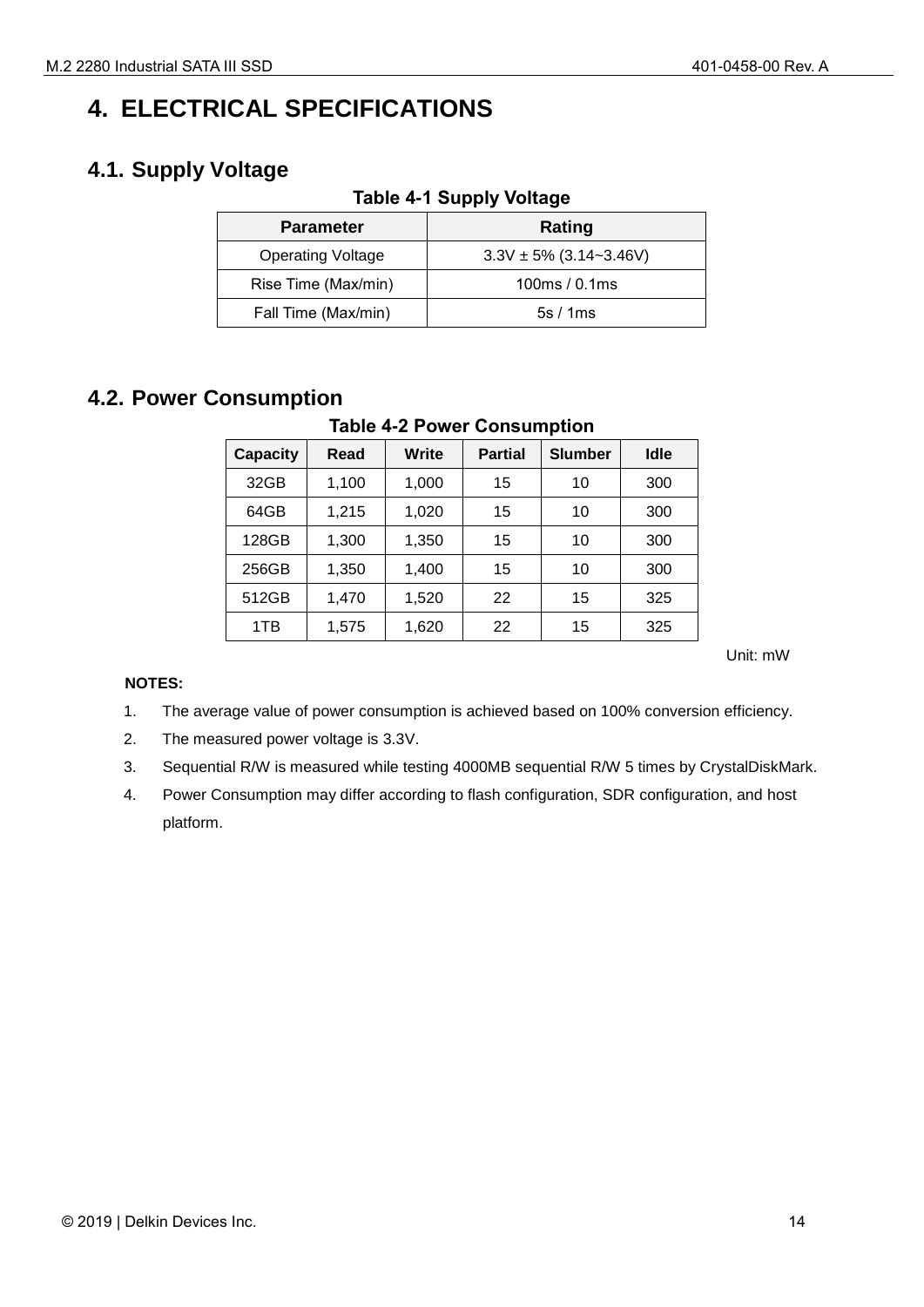## <span id="page-14-0"></span>**5. INTERFACE**

## <span id="page-14-1"></span>**5.1. Pin Assignment and Descriptions**

Table 5-1 defines the signal assignment of the internal NGFF connector for SSD usage, described in the PCI Express M.2 Specification, version 1.0 of the PCI-SIG.

<span id="page-14-2"></span>

| Pin#                     | <b>SATA Pin</b>   | <b>Description</b>                                                    |
|--------------------------|-------------------|-----------------------------------------------------------------------|
| 1                        | CONFIG_3          | Ground                                                                |
| $\overline{2}$           | 3.3V              | Supply pin                                                            |
| 3                        | <b>GND</b>        | Ground                                                                |
| $\overline{\mathcal{A}}$ | 3.3V              | Supply pin                                                            |
| 5                        | N/C               | No Connect                                                            |
| 6                        | N/C               | No Connect                                                            |
| $\overline{7}$           | N/C               | No Connect                                                            |
| 8                        | N/C               | No Connect                                                            |
| 9                        | N/C or GND Note   | No Connect or Ground                                                  |
|                          |                   | Status indicators via LED devices that will be provided by the system |
| 10                       | DAS/DSS# (O) (OD) | Active Low. A pulled-up LED with series current limiting resistor     |
|                          |                   | should allow for 9mA when On.                                         |
| 11                       | N/C               | No Connect                                                            |
| 12                       | Module Key        |                                                                       |
| 13                       | Module Key        |                                                                       |
| 14                       | Module Key        |                                                                       |
| 15                       | Module Key        |                                                                       |
| 16                       | Module Key        |                                                                       |
| 17                       | Module Key        |                                                                       |
| 18                       | Module Key        |                                                                       |
| 19                       | Module Key        |                                                                       |
| 20                       | N/C               | No Connect                                                            |
| 21                       | CONFIG_0          | Ground                                                                |
| 22                       | N/C               | No Connect                                                            |
| 23                       | N/C               | No Connect                                                            |
| 24                       | N/C               | No Connect                                                            |
| 25                       | N/C               | No Connect                                                            |
| 26                       | N/C               | No Connect                                                            |
| 27                       | <b>GND</b>        | Ground                                                                |

|  | Table 5-1 Pin Assignment and Descriptions for M.2 |  |  |  |
|--|---------------------------------------------------|--|--|--|
|  |                                                   |  |  |  |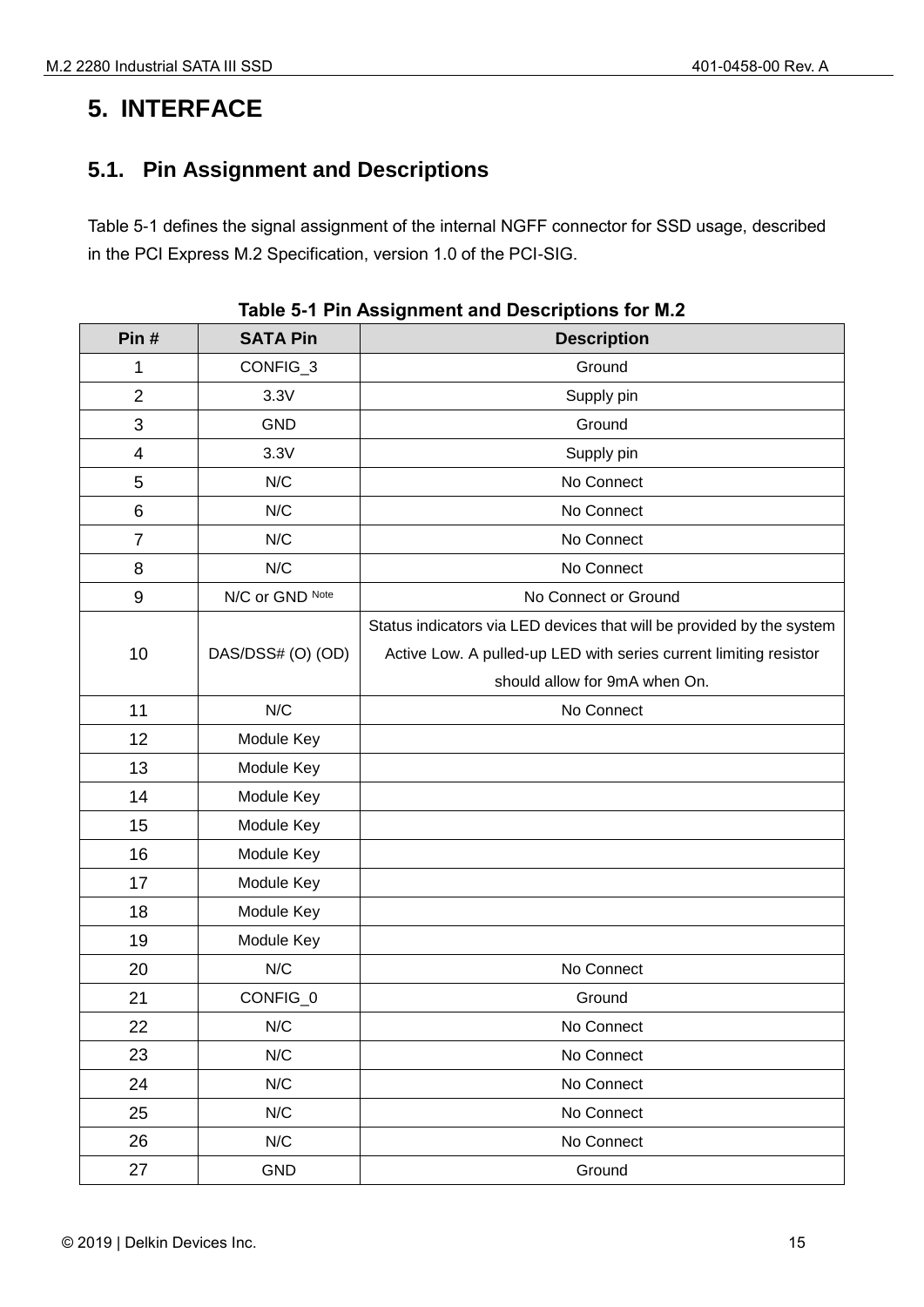| Pin# | <b>SATA Pin</b>           | <b>Description</b>                                                  |
|------|---------------------------|---------------------------------------------------------------------|
| 28   | N/C                       | No Connect                                                          |
| 29   | N/C                       | No Connect                                                          |
| 30   | N/C                       | No Connect                                                          |
| 31   | N/C                       | No Connect                                                          |
| 32   | N/C                       | No Connect                                                          |
| 33   | <b>GND</b>                | Ground                                                              |
| 34   | N/C                       | No Connect                                                          |
| 35   | N/C                       | No Connect                                                          |
| 36   | N/C                       | No Connect                                                          |
| 37   | N/C                       | No Connect                                                          |
|      |                           | Device Sleep, Input.                                                |
| 38   | DEVSLP (I) (0/3.3V)       | When driven high the host is informing the SSD to enter a low power |
|      |                           | state                                                               |
| 39   | <b>GND</b>                | Ground                                                              |
| 40   | N/C                       | No Connect                                                          |
| 41   | SATA-B+                   | SATA differential signals in the SATA specification                 |
| 42   | N/C                       | No Connect                                                          |
| 43   | SATA-B-                   | SATA differential signals in the SATA specification                 |
| 44   | N/C                       | No Connect                                                          |
| 45   | <b>GND</b>                | Ground                                                              |
| 46   | N/C                       | No Connect                                                          |
| 47   | SATA-A-                   | SATA differential signals in the SATA specification                 |
| 48   | N/C                       | No Connect                                                          |
| 49   | SATA-A+                   | SATA differential signals in the SATA specification                 |
| 50   | N/C                       | No Connect                                                          |
| 51   | <b>GND</b>                | Ground                                                              |
| 52   | N/C                       | No Connect                                                          |
| 53   | N/C                       | No Connect                                                          |
| 54   | N/C                       | No Connect                                                          |
| 55   | N/C                       | No Connect                                                          |
| 56   | Reserved for MFG<br>Data  | No Connect                                                          |
| 57   | <b>GND</b>                | Ground                                                              |
|      |                           |                                                                     |
| 58   | Reserved for MFG<br>Clock | No Connect                                                          |
| 59   | Module Key                |                                                                     |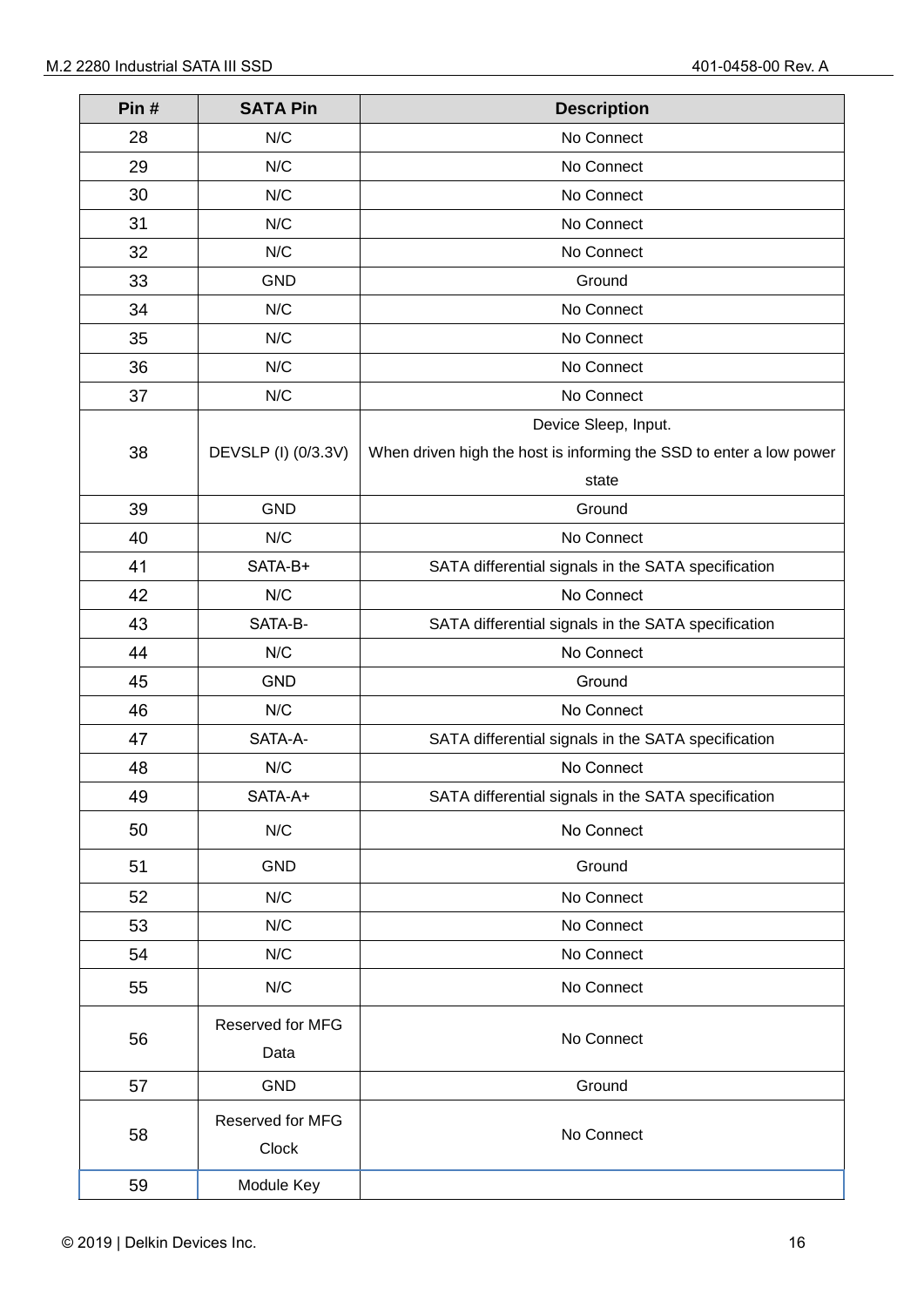| Pin# | <b>SATA Pin</b>     | <b>Description</b> |
|------|---------------------|--------------------|
|      |                     |                    |
| 60   | Module Key          |                    |
| 61   | Module Key          |                    |
| 62   | Module Key          |                    |
| 63   | Module Key          |                    |
| 64   | Module Key          |                    |
| 65   | Module Key          |                    |
| 66   | Module Key          |                    |
| 67   | N/C                 | No Connect         |
| 68   | SUSCLK (I) (0/3.3V) | No Connect         |
| 69   | CONFIG_1            | Ground             |
| 70   | 3.3V                | Supply pin         |
| 71   | <b>GND</b>          | Ground             |
| 72   | 3.3V                | Supply pin         |
| 73   | <b>GND</b>          | Ground             |
| 74   | 3.3V                | Supply pin         |
| 75   | CONFIG_2            | Ground             |

**NOTE:** N/C forSocket 2, and GND for Socket 3.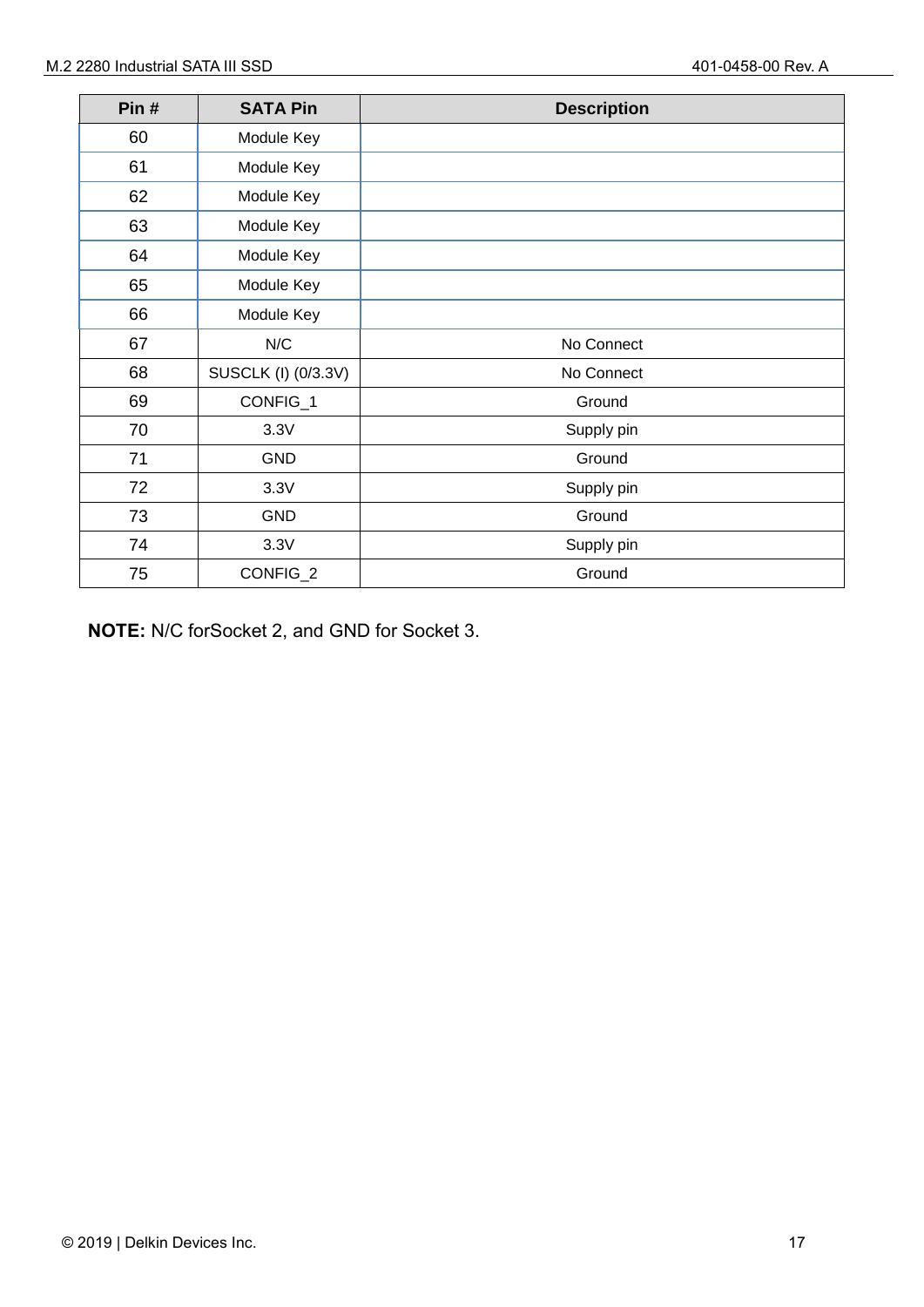## <span id="page-17-0"></span>**6. SUPPORTED COMMANDS**

## <span id="page-17-1"></span>**6.1. ATA Command List**

<span id="page-17-2"></span>The following ATA command list table is followed by ATA8-ACS4 SPEC.

| <b>Op Code</b>  | <b>Description</b>                     | <b>Op Code</b> |                  |                 | <b>Description</b>                       |
|-----------------|----------------------------------------|----------------|------------------|-----------------|------------------------------------------|
| 00 <sub>h</sub> | <b>NOP</b>                             |                | C9h              |                 | Read DMA without Retry                   |
| 06h             | Data Set Management                    |                | CAh              |                 | Write DMA                                |
| 10h-1Fh         | Recalibrate                            |                | CBh              |                 | Write DMA without Retry                  |
| 20h             | <b>Read Sectors</b>                    |                | CEh              |                 | Write Multiple FUA EXT                   |
| 21h             | <b>Read Sectors without Retry</b>      |                | E0h              |                 | <b>Standby Immediate</b>                 |
| 24h             | <b>Read Sectors EXT</b>                |                | E1h              |                 | <b>Idle Immediate</b>                    |
| 25h             | Read DMA EXT                           |                | E <sub>2</sub> h |                 | Standby                                  |
| 27h             | Read Native Max Address EXT            |                | E3h              |                 | Idle                                     |
| 29h             | Read Multiple EXT                      |                | E4h              |                 | Read Buffer                              |
| 2Fh             | Read Log EXT                           |                | E5h              |                 | <b>Check Power Mode</b>                  |
| 30h             | <b>Write Sectors</b>                   |                | E6h              |                 | Sleep                                    |
| 31h             | Write Sectors without Retry            |                | E7h              |                 | <b>Flush Cache</b>                       |
| 34h             | <b>Write Sectors EXT</b>               |                | E8h              |                 | Write Buffer                             |
| 35h             | Write DMA EXT                          |                | E9h              |                 | <b>READ BUFFER DMA</b>                   |
| 37h             | <b>Set Native Max Address EXT</b>      |                | EAh              |                 | Flush Cache EXT                          |
| 38h             | <b>CFA Write Sectors Without Erase</b> |                | EBh              |                 | Write Buffer DMA                         |
| 39h             | Write Multiple EXT                     |                | ECh              |                 | <b>Identify Device</b>                   |
| 3Dh             | Write DMA FUA EXT                      |                | EFh              |                 | <b>Set Features</b>                      |
| 3Fh             | Write Long EXT                         | EFh            |                  | 02h             | Enable volatile write cache              |
| 40h             | <b>Read Verify Sectors</b>             | EFh            |                  | 03h             | Set transfer mode                        |
| 41h             | Read Verify Sectors without            | EFh            |                  | 05h             | Enable the APM feature set               |
|                 | Retry                                  |                |                  |                 |                                          |
| 42h             | <b>Read Verify Sectors EXT</b>         | EFh            |                  | 10 <sub>h</sub> | Enable use of SATA features et           |
|                 |                                        |                |                  |                 | Enable DMA Setup FIS                     |
| 44h             | Zero EXT                               | EFh            | 10 <sub>h</sub>  | 02h             | Auto-Activate                            |
|                 |                                        |                |                  |                 | optimization                             |
|                 |                                        |                |                  |                 | <b>Enable Device-initiated interface</b> |
| 45h             | Write Uncorrectable EXT                | EFh            | 10 <sub>h</sub>  | 03h             | power state (DIPM) transitions           |
|                 |                                        |                |                  |                 | <b>Enable Software Settings</b>          |
| 47h             | Read Log DMA EXT                       | EFh            | 10 <sub>h</sub>  | 06h             | Preservation                             |
|                 |                                        |                |                  |                 | (SSP)                                    |

#### **Table 6-1 ATA Command List**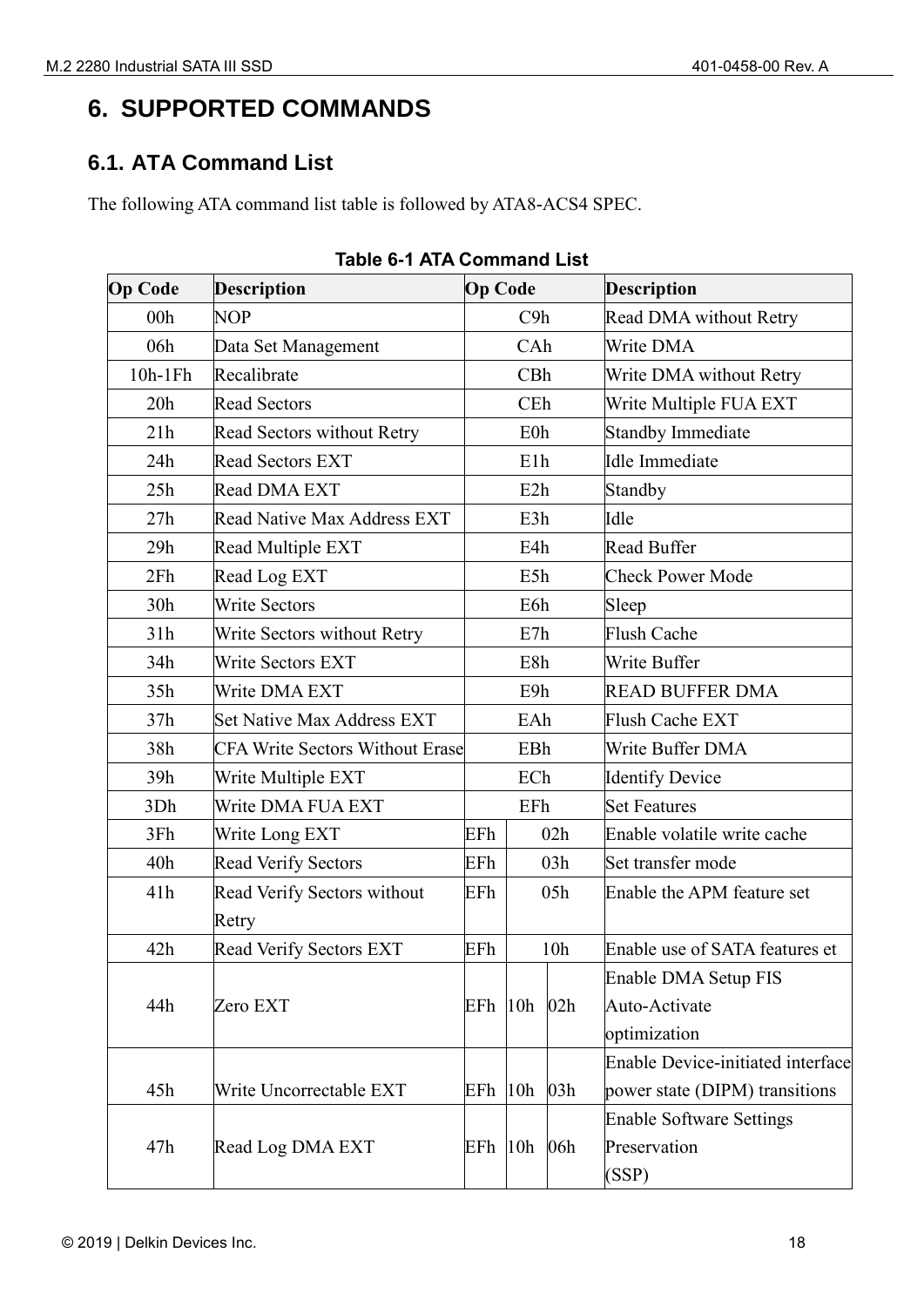| <b>Op Code</b>   |                  | <b>Description</b>                               |     | <b>Op Code</b>                |                 | <b>Description</b>                        |
|------------------|------------------|--------------------------------------------------|-----|-------------------------------|-----------------|-------------------------------------------|
|                  |                  |                                                  |     |                               |                 | <b>Enable Device Automatic Partial to</b> |
| 57h              |                  | Write Log DMA EXT                                | EFh | 10h                           | 07h             | <b>Slumber transitions</b>                |
| 60h              |                  | Read FPDMA Queued                                | EFh | 10h                           | 09 <sub>h</sub> | <b>Enable Device Sleep</b>                |
| 61h              |                  | Write FPDMA Queued                               | EFh |                               | 55h             | Disable read look-ahead                   |
| 70h-7Fh          |                  | Seek                                             | EFh |                               | 66h             | Disable reverting to power-on<br>defaults |
| 90h              |                  | <b>Execute Device Diagnostic</b>                 | EFh | 82h                           |                 | Disable volatile write cache              |
| 91h              |                  | Initialize Device Parameters                     | EFh | 85h                           |                 | Disable the APM feature set               |
| 92h              |                  | Download Microcode                               | EFh | 90h                           |                 | Disable use of SATA feature set           |
|                  |                  |                                                  |     |                               |                 | Disable DMA Setup FIS                     |
| 93h              |                  | Download Microcode DMA                           | EFh | 90h                           | 02h             | Auto-Activate optimization                |
|                  |                  |                                                  |     |                               |                 | Disable Device-initiated interface        |
| <b>B0h</b>       |                  | <b>SMART</b>                                     | EFh | 90h                           | 03h             | power state (DIPM) transitions            |
|                  |                  |                                                  |     |                               |                 | <b>Disable Software Settings</b>          |
| B <sub>0</sub> h | D <sub>0</sub> h | <b>SMART READ DATA</b>                           | EFh | 90h                           | 06h             | Preservation (SSP)                        |
| <b>B0h</b>       | D <sub>1</sub> h | <b>SMART READ ATTRIBUTE</b>                      | EFh | 90h                           | 07h             | Disable Device Automatic Partial<br>to    |
|                  |                  | <b>THRESHOLDS</b>                                |     |                               |                 | <b>Slumber transitions</b>                |
| B <sub>0</sub> h | D2h              | <b>SMART ENABLE/DISABILE</b><br><b>ATTRIBUTE</b> |     | EFh 90h                       |                 | 09h   Disable Device Sleep                |
|                  |                  | <b>AUTOSAVE</b>                                  |     |                               |                 |                                           |
| B <sub>0</sub> h | D <sub>3</sub> h | <b>SMART SAVE ATTRIBUTE</b><br><b>VALUES</b>     | EFh | AAh<br>Enable read look-ahead |                 |                                           |
| <b>B0h</b>       | D <sub>4</sub> h | SMART EXECUTE OFF-LINE<br><b>IMMEDIATE</b>       | EFh | CCh                           |                 | Enable reverting to power-on<br>defaults  |
| B <sub>0</sub> h | D <sub>5</sub> h | <b>SMART READ LOG</b>                            |     | F1h                           |                 | <b>Security Set Password</b>              |
| B <sub>0</sub> h | D <sub>6</sub> h | <b>SMART WRITE LOG</b>                           |     | F <sub>2</sub> h              |                 | <b>Security Unlock</b>                    |
| <b>B</b> Oh      | D <sub>8</sub> h | <b>SMART ENABLE OPERATIONS</b>                   |     | F3h                           |                 | <b>Security Erase Prepare</b>             |
| B <sub>0</sub> h | D <sub>9</sub> h | <b>SMART DISABLE</b><br><b>OPERATIONS</b>        |     | F4h                           |                 | Security Erase Unit                       |
| B <sub>0</sub> h | DA <sub>h</sub>  | SMART RETURN STATUS                              |     | F5h                           |                 | <b>Security Freeze Lock</b>               |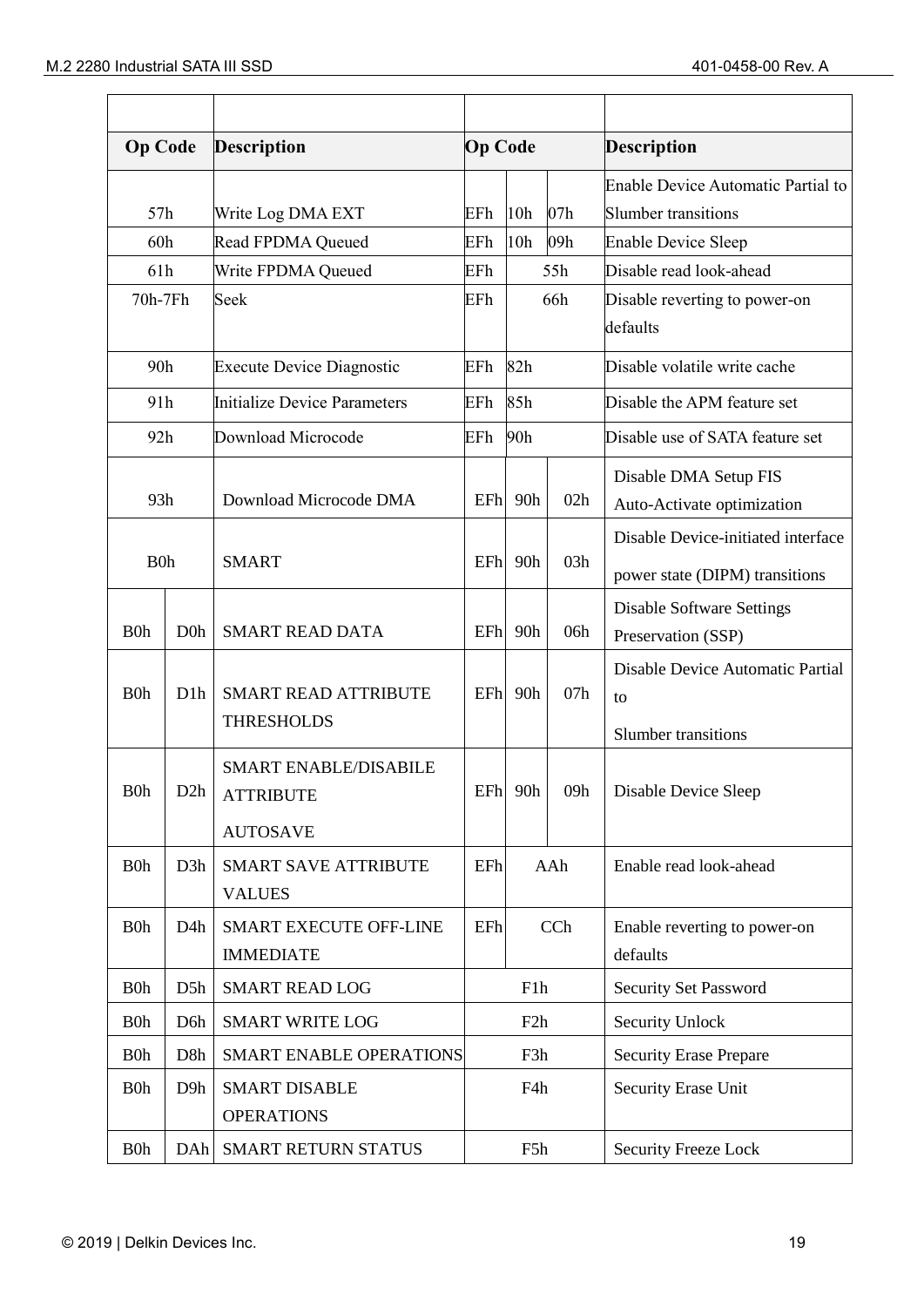| B <sub>0</sub> h | DBh | SMART ENABLE/DISABILE<br><b>AUTOMATIC OFF-LINE</b> |                                           | F6h | <b>Security Disable Password</b> |
|------------------|-----|----------------------------------------------------|-------------------------------------------|-----|----------------------------------|
| B1h              |     | Device Configuration                               |                                           | F8h | Read Native Max Address          |
| B4h              |     | Sanitize                                           |                                           | F9h | <b>Set Max Address</b>           |
| C4h              |     | Read Multiple                                      | F9h<br>01 <sub>h</sub>                    |     | <b>SET MAX SET PASSWORD</b>      |
| C5h              |     | Write Multiple                                     | F9h<br>02h                                |     | <b>SET MAXLOCK</b>               |
| C <sub>6</sub> h |     | Set Multiple Mode                                  | F9h                                       | 03h | <b>SET MAX UNLOCK</b>            |
| C8h              |     | <b>Read DMA</b>                                    | <b>SET MAX FREEZE LOCIK</b><br>F9h<br>04h |     |                                  |

## <span id="page-19-0"></span>**6.2. Identify Device Data**

The following table details the sector data returned by the IDENTIFY DEVICE command.

<span id="page-19-1"></span>

|                | F: Fixed               |                      |                                                             |
|----------------|------------------------|----------------------|-------------------------------------------------------------|
| <b>Word</b>    | V: Variable<br>X: Both | <b>Default Value</b> | <b>Description</b>                                          |
| $\mathbf{0}$   | F                      | 0040h                | General configuration bit-significant information           |
| 1              | X                      | $*1$                 | Obsolete - Number of logical cylinders                      |
| $\overline{2}$ | $\vee$                 | C837h                | Specific configuration                                      |
| 3              | X                      | 0010h                | Obsolete - Number of logical heads (16)                     |
| $4 - 5$        | X                      | 00000000h            | Retired                                                     |
| 6              | X                      | 003Fh                | Obsolete - Number of logical sectors per logical track (63) |
| $7 - 8$        | $\vee$                 | 00000000h            | Reserved for assignment by the Compact Flash Association    |
| 9              | X                      | 0000h                | Retired                                                     |
| $10 - 19$      | F                      | Varies               | Serial number (20 ASCII characters)                         |
| $20 - 21$      | X                      | 0000h                | Retired                                                     |
| 22             | X                      | 0000h                | Obsolete                                                    |
| 23-26          | F                      | Varies               | Firmware revision (8 ASCII characters)                      |
| $27 - 46$      | F                      | Varies               | Model number                                                |
| 47             | F                      | 8010h                | 7:0- Maximum number of sectors transferred per interrupt on |
|                |                        |                      | MULTIPLE commands                                           |
| 48             | F                      | 4000h                | Trusted Computing feature set options (not support)         |
| 49             | F                      | 2F00h                | Capabilities                                                |
| 50             | F                      | 4000h                | Capabilities                                                |
| $51 - 52$      | X                      | 000000000h           | Obsolete                                                    |
| 53             | F                      | 0007h                | Words 88 and 70:64 valid                                    |
| 54             | X                      | $*1$                 | Obsolete - Number of logical cylinders                      |

## **Table 6-2 List of Device Identification**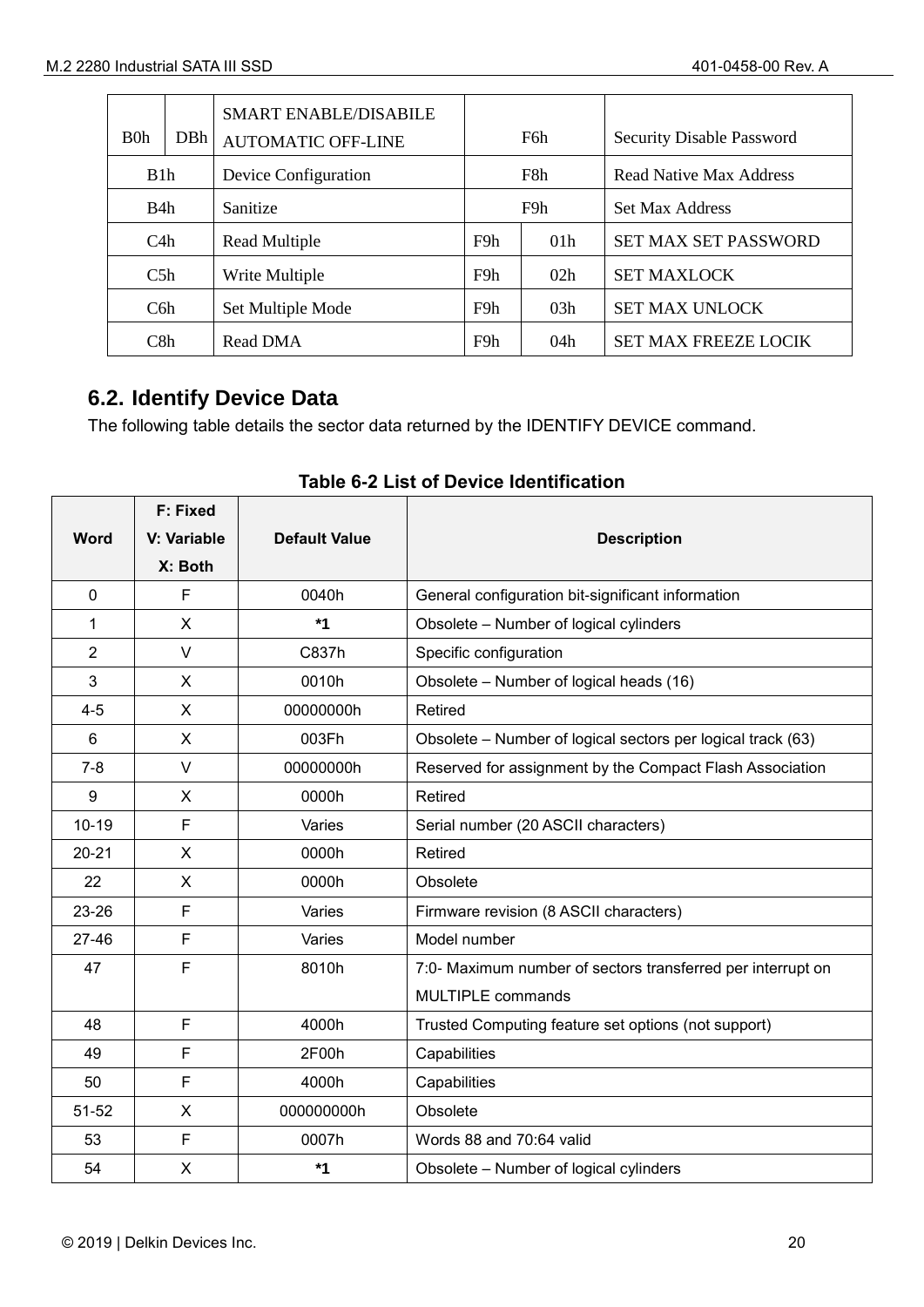| 55        | X      | 0010h            | Obsolete - Number of logical heads (16)                      |
|-----------|--------|------------------|--------------------------------------------------------------|
| 56        | X      | 003Fh            | Obsolete – Number of logical sectors per track (63)          |
| 57-58     | X      | *2               | Obsolete - Current capacity in sectors                       |
| 59        | F      | 0110h            | Number of sectors transferred per interrupt on MULTIPLE      |
|           |        |                  | commands                                                     |
| 60-61     | F      | *3               | Maximum number of sector (28bit LBA mode)                    |
| 62        | X      | 0000h            | Obsolete                                                     |
| 63        | F      | 0407h            | Multi-word DMA modes supported/selected                      |
| 64        | F      | 0003h            | PIO modes supported                                          |
| 65        | F      | 0078h            | Minimum Multiword DMA transfer cycle time per word           |
| 66        | F      | 0078h            | Manufacturer's recommended Multiword DMA transfer cycle time |
| 67        | F      | 0078h            | Minimum PIO transfer cycle time without flow control         |
| 68        | F      | 0078h            | Minimum PIO transfer cycle time with IORDY flow control      |
| 69        | F      | 0100h            | Additional Supported (support download microcode DMA)        |
| 70        | F      | 0000h            | Reserved                                                     |
| $71 - 74$ | F      | 000000000000000h | Reserved for the IDENTIFY PACKET DEVICE command              |
| 75        | F      | 001Fh            | Queue depth                                                  |
| 76        | F      | 670eh            | Serial SATA capabilities                                     |
| 77        | F      | 0084h            | Serial ATA Additional Capabilities                           |
| 78        | F      | 014Ch            | Serial ATA features supported                                |
| 79        | V      | 0040h            | Serial ATA features enabled                                  |
| 80        | F      | 07F8h            | <b>Major Version Number</b>                                  |
| 81        | F      | 0000h            | <b>Minor Version Number</b>                                  |
| 82        | F      | 346bh            | Command set supported                                        |
| 83        | F      | 7d09h            | Command set supported                                        |
| 84        | F      | 6063h            | Command set/feature supported extension                      |
| 85        | V      | 3469h            | Command set/feature enabled                                  |
| 86        | V      | bc01h            | Command set/feature enabled                                  |
| 87        | $\vee$ | 6063h            | Command set/feature default                                  |
| 88        | V      | 003Fh            | <b>Ultra DMA Modes</b>                                       |
| 89        | F      | 0001h            | Time required for security erase unit completion             |
| 90        | F      | 001Eh            | Time required for Enhanced security erase completion         |
| 91        | V      | 0000h            | Current advanced power management value                      |
| 92        | V      | FFFEh            | <b>Master Password Revision Code</b>                         |
| 93        | F      | 0000h            | Hardware reset result. For SATA devices, word 93 shall       |
|           |        |                  | be set to the value 0000h.                                   |
| 94        | V      | 0000h            | Obsolete                                                     |
| 95        | F      | 0000h            | Stream Minimum Request Size                                  |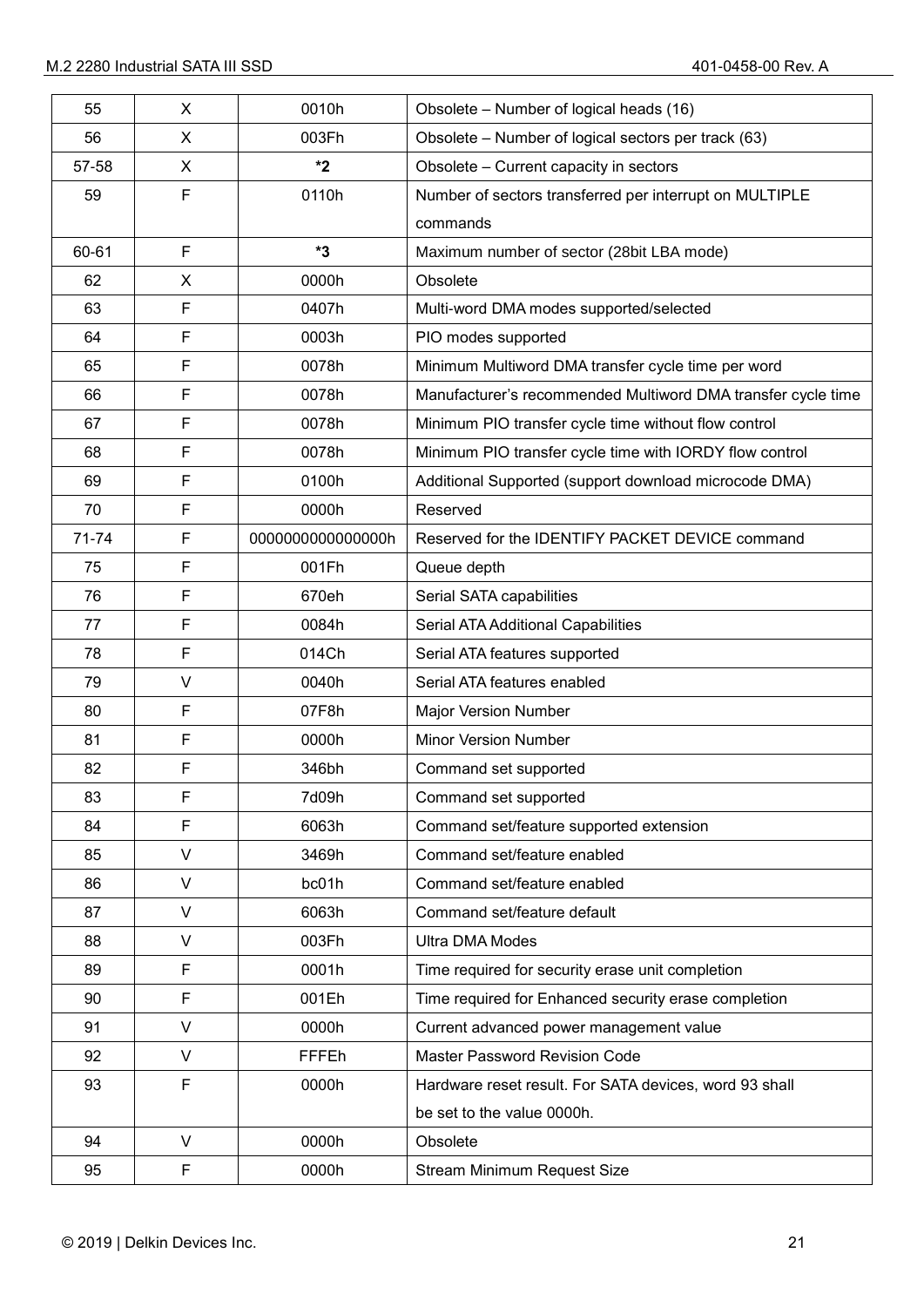|             | <b>F: Fixed</b> |                      |                                                                |  |
|-------------|-----------------|----------------------|----------------------------------------------------------------|--|
| <b>Word</b> | V: Variable     | <b>Default Value</b> | <b>Description</b>                                             |  |
|             | X: Both         |                      |                                                                |  |
| 96          | V               | 0000h                | Streaming Transfer Time - DMA                                  |  |
| 97          | V               | 0000h                | Streaming Access Latency - DMA and PIO                         |  |
| 98-99       | F               | 0000h                | <b>Streaming Performance Granularity</b>                       |  |
| 100-103     | $\vee$          | $*4$                 | Maximum user LBA for 48 bit Address feature set                |  |
| 104         | $\vee$          | 0000h                | Streaming Transfer Time - PIO                                  |  |
| 105         | F               | 0008h                | Maximum number of 512-byte blocks per DATA SET                 |  |
|             |                 |                      | MANAGEMENT command                                             |  |
| 106         | F               | 4000h                | Physical sector size/Logical sector size                       |  |
| 107         | F               | 0000h                | Inter-seek delay for ISO-7779 acoustic testing in microseconds |  |
| 108-111     | F               | 000000000000000h     | World Wide Name                                                |  |
| 112-115     | F               | 000000000000000h     | Reserved                                                       |  |
| 116         | $\vee$          | 0000h                | Reserved                                                       |  |
| 117-118     | F               | 00000000h            | Words per logical Sector                                       |  |
| 119         | F               | 4014h                | Supported settings                                             |  |
| 120         | F               | 4014h                | Command set/Feature Enabled/Supported                          |  |
| 121-126     | F               | 0h                   | Reserved                                                       |  |
| 127         | F               | 0h                   | Obsolete                                                       |  |
| 128         | $\vee$          | 0021h                | Security status                                                |  |
| 129-140     | X               | 0h                   | Vendor specific                                                |  |
| 141         | X               | 0001h                | Vendor specific                                                |  |
| 142-159     | X               | 0h                   | Vendor specific                                                |  |
| 160         | F               | 0h                   | Reserved for CFA                                               |  |
| 161-167     | X               | 0h                   | Reserved for CFA                                               |  |
| 168         | F               | 3h 2.5"              | Device Nominal Form Factor                                     |  |
|             |                 | 1.8"<br>4h           |                                                                |  |
|             |                 | Less than 1.8"<br>5h |                                                                |  |
| 169         | F               | 0001h                | DATA SET MANAGEMENT command is supported                       |  |
| 170-173     | F               | 0h                   | <b>Additional Product Identifier</b>                           |  |
| 174-175     |                 | 0h                   | Reserve                                                        |  |
| 176-205     | $\vee$          | 0h                   | Current media serial number                                    |  |
| 206         | F               | 0h                   | <b>SCT Command Transport</b>                                   |  |
| 207-208     | F               | 0h                   | Reserved                                                       |  |
| 209         | F               | 4000h                | Alignment of logical blocks within a physical block            |  |
| 210-211     | $\vee$          | 0000h                | Write-Read-Verify Sector Count Mode 3 (not supported)          |  |
| 212-213     | F               | 0000h                | Write-Read-Verify Sector Count Mode 2 (not supported)          |  |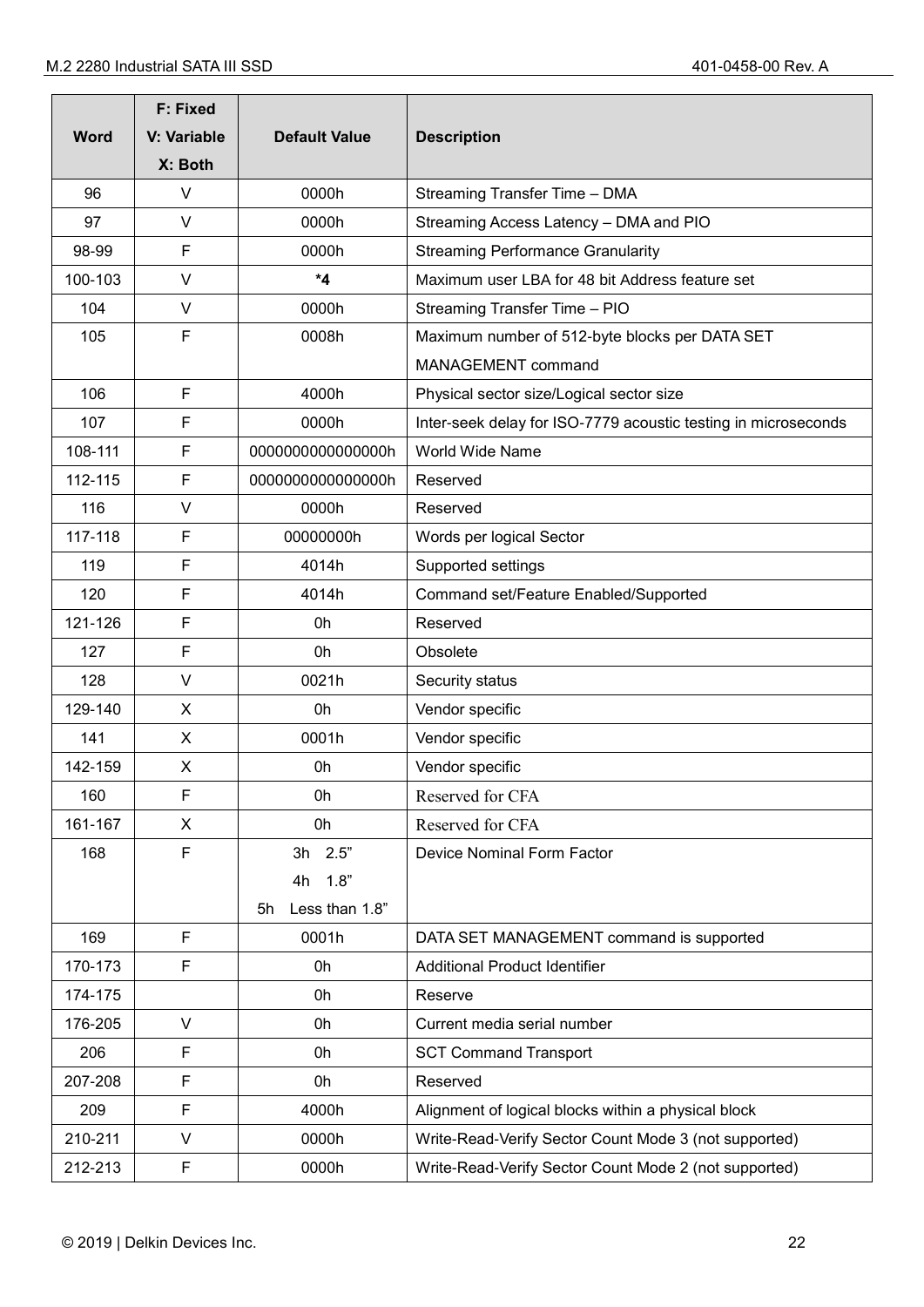|             | <b>F: Fixed</b> |                      |                                                     |
|-------------|-----------------|----------------------|-----------------------------------------------------|
| <b>Word</b> | V: Variable     | <b>Default Value</b> | <b>Description</b>                                  |
|             | X: Both         |                      |                                                     |
| 214-216     |                 | 0000h                | Obsolete                                            |
| 217         | F               | 0001h                | Non-rotating media device                           |
| 218         | F               | 0h                   | Reserved                                            |
| 219         | F               | 0h                   | NV Cache relate (not supported)                     |
| 220         | V               | 0h                   | Write read verify feature set current mode          |
| 221         |                 | 0h                   | Reserved                                            |
| 222         | F               | 107Fh                | Transport major version number                      |
| 223         | F               | 0h                   | Transport minor version number                      |
| 224-229     |                 | 0h                   | Reserved                                            |
| 230-233     |                 | 0h                   | Extend number of user addressable sectors           |
| 234         |                 | 0001h                | Minimum number of 512-byte data blocks per DOWNLOAD |
|             |                 |                      | MICROCODE command for mode 03h                      |
| 235         |                 | 0080h                | Maximum number of 512-byte data blocks per DOWNLOAD |
|             |                 |                      | MICROCODE command for mode 03h                      |
| 236-254     | F               | 0h                   | Reserved                                            |
| 255         | X               | XXA5h                | Integrity word (Checksum and Signature)             |
|             |                 | XX is variable       |                                                     |

## **Table 6-3 List of Device Identification for Each Capacity**

<span id="page-22-0"></span>

| Capacity | *1               | *2             | *3               | *4               |
|----------|------------------|----------------|------------------|------------------|
| (GB)     | (Word 1/Word 54) | (Word 57 - 58) | (Word 60 - 61)   | (Word 100 - 103) |
| 16       | 3FFFh            | FBFC10h        | 1DD40B0h         | 1DD40B0h         |
| 32       | 3FFFh            | FBFC10h        | 3BA2EB0h         | 3BA2EB0h         |
| 64       | 3FFFh            | FBFC10h        | 7740AB0h         | 7740AB0h         |
| 128      | 3FFFh            | FBFC10h        | EE7C2B0h         | EE7C2B0h         |
| 256      | 3FFFh            | FBFC10h        | FFFFFFFh         | 1DCF32B0h        |
| 512      | 3FFFh            | FBFC10h        | <b>FFFFFFFFh</b> | 3B9E12B0h        |
| 1024     | 3FFFh            | FBFC10h        | FFFFFFFh         | 773BD2B0h        |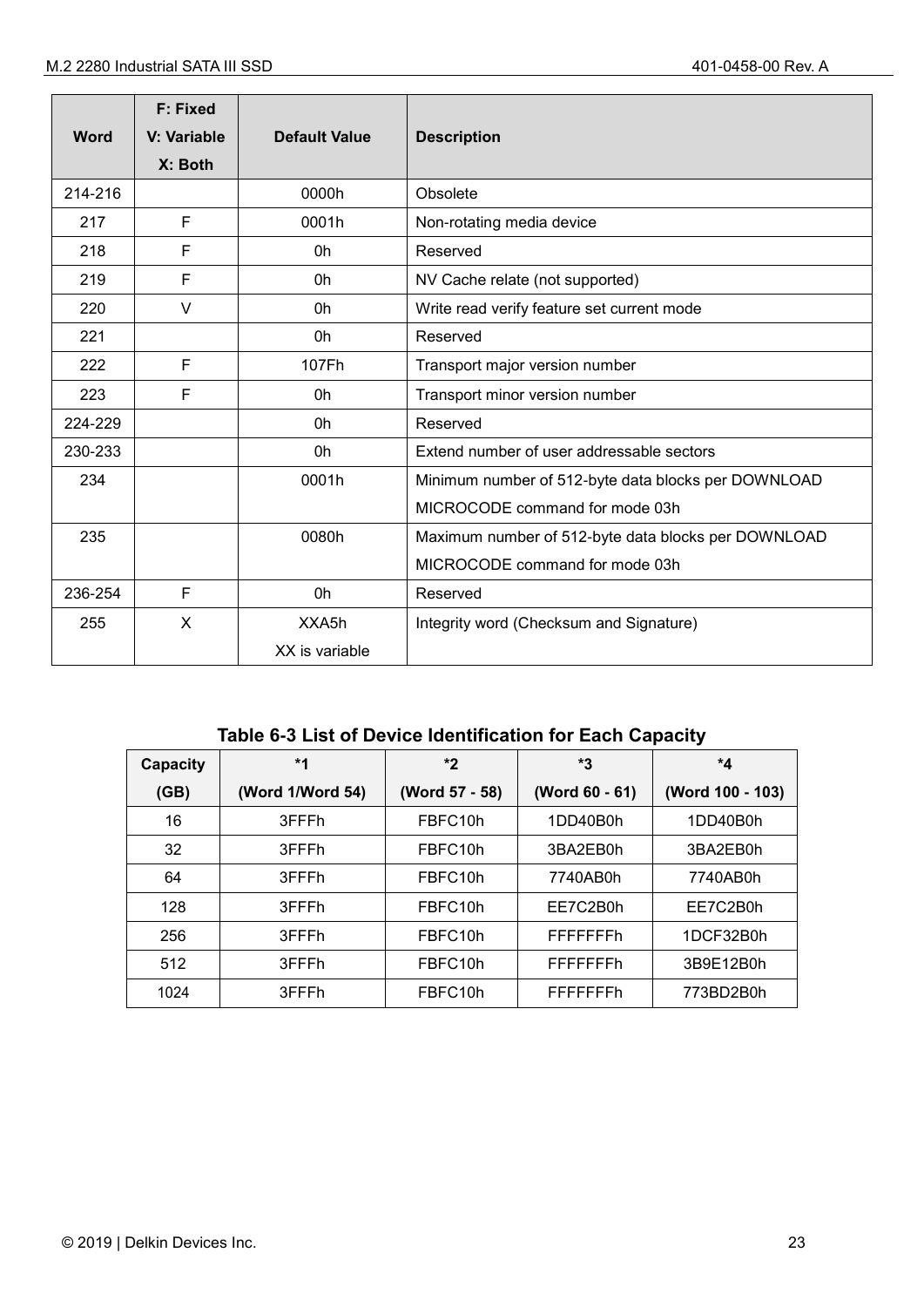## <span id="page-23-0"></span>**7. PHYSICAL DIMENSIONS**

## **Dimension: 80mm (L) x 22mm (W) x 1.5mm (H)**



5.  $\bigcirc$  is IQC inspection dimension